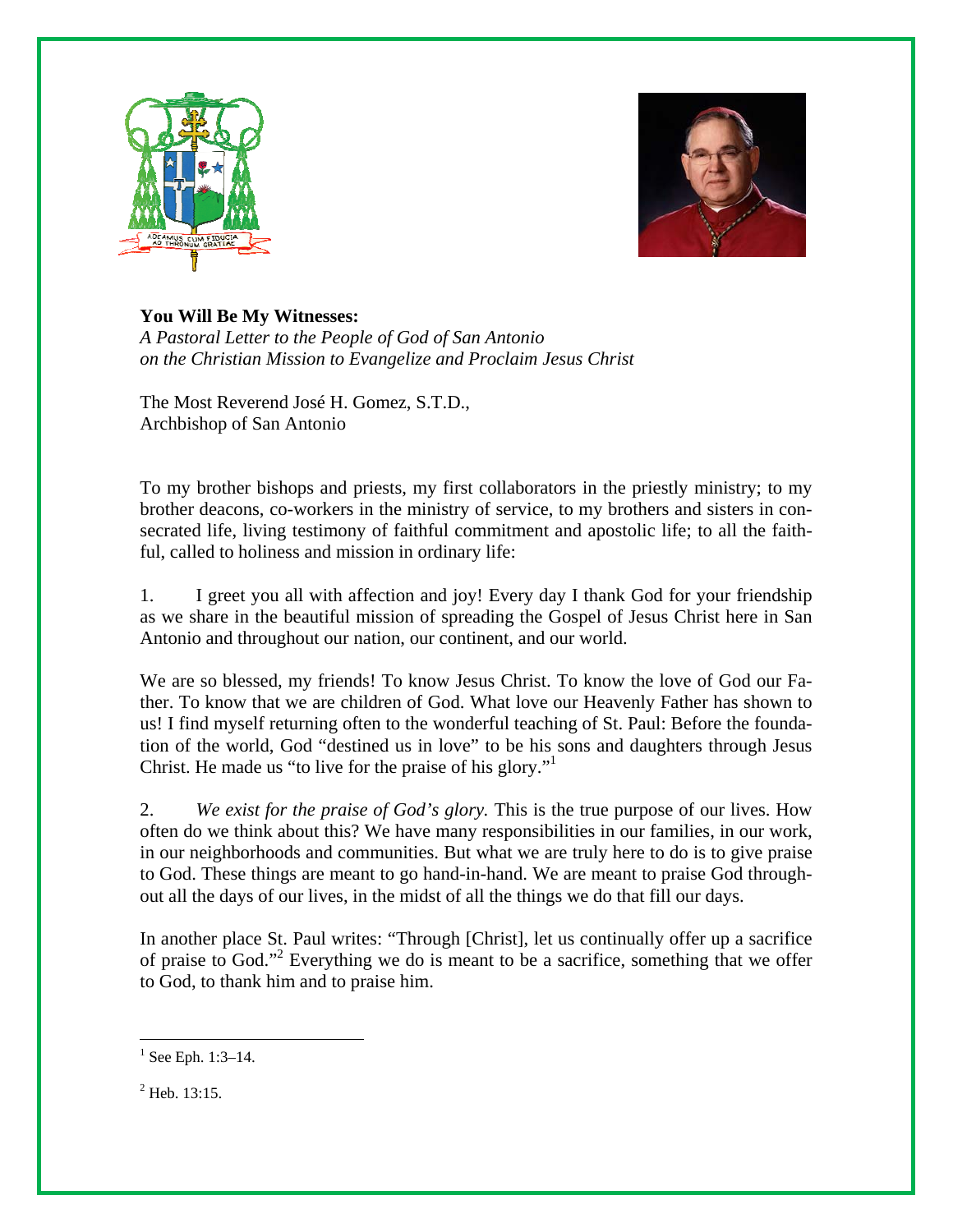We praise God for the blessings he has bestowed upon us, for the gift of life, the gift of faith, and the promise of eternal life. We should praise him every time we pray. But we are also called to talk about God to our family, neighbors, friends, and co-workers. God wants us to tell others about Jesus Christ, in whom we see the face of our Father and experience his love and tender mercy in our lives.

This is the mission that Jesus Christ gave to his Church. In the Acts of the Apostles, the last words that Jesus speaks to his disciples are these: "You will be my witnesses … to the ends of the earth."<sup>3</sup> Today more than ever, Christ needs witnesses. He needs disciples who know and love him to testify to the truth of his living presence among us. To testify to the Good News that this troubled world of ours has a Savior.

3. St. Paul said that God "was pleased to reveal his Son to me *in order that I might proc*laim him."<sup>4</sup> He speaks here, not only of his own experience, but of the essential responsibility of every Christian.

God revealed his Son to each of us for our salvation, but also so that we might share the Good News of our salvation with others. He revealed his Son to us *in order that we might proclaim him—*that by proclaiming him we might spread the blessings we have received to everyone we come in contact with.

There are many ways to proclaim Christ, and not only with words. It is not only a matter of speaking or preaching or what is negatively considered "proselytizing." Proclaiming Christ includes everything that we do, in word or in deed, to bear witnesses to our faith in him. We proclaim Christ by our way of life.

The important point is this: the proclamation of Christ is not an option or an obligation reserved for bishops, priests, deacons, and religious. It is the duty of every believer.

4. I am more and more convinced, my friends, that we need to rediscover this fundamental dimension of our Christian life and identity. That is why I am writing this letter to you to mark the fifth anniversary of my installation as your Archbishop.

In my first pastoral letter, which I wrote to you on my first anniversary, I shared my thoughts on how important it is for us to grow in our knowledge and love of Jesus Christ.<sup>5</sup> In my second pastoral letter, I wrote to you about the promise of forgiveness and reconciliation with the Father that lies at the heart of the Gospel that Christ came to

 $3$  Acts 1:8.

<sup>4</sup> Gal. 1:16.

<sup>5</sup> *To Grow in Knowledge and Love of Jesus Christ,* Pastoral Letter (February 15, 2006). My pastoral letters and other writings, homilies, and addresses are available on the Archdiocesan website, www.archsa.org.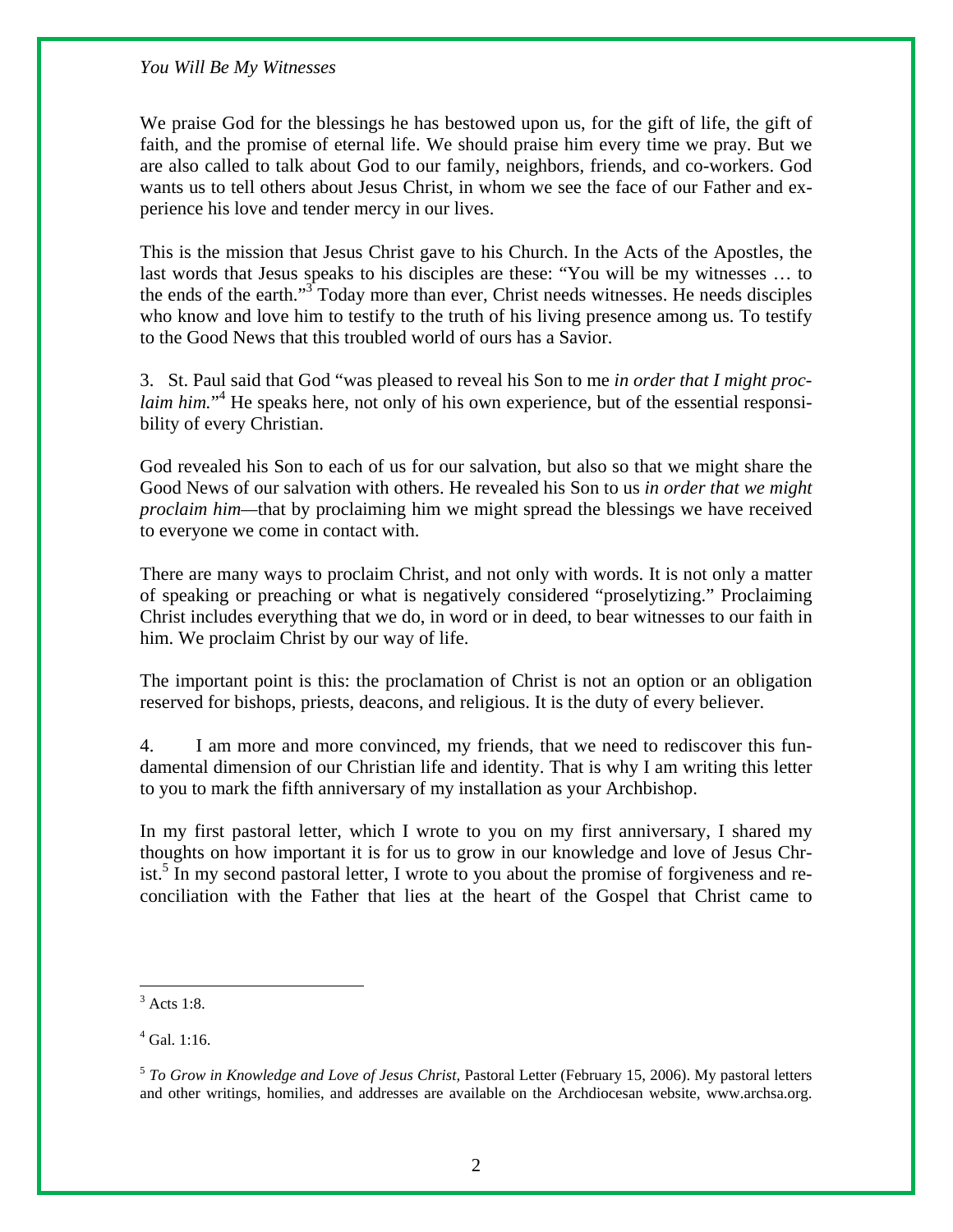preach.<sup>6</sup> In this letter, I would like to continue our reflection on the Christian life by talking about our duty as disciples to bear witness to Christ and his Gospel.

To know Jesus Christ and his love causes us to want to share that knowledge and love with everyone we meet. To be reconciled with the Father and to know ourselves as his beloved children fills us with the desire to tell the whole world of the gift of his salvation.

Evangelization begins in the heart that has been evangelized, the heart that has heard the Good News and been converted; the heart that has known God's mercy and love. We cannot be silent about what we have seen and heard and felt. We cannot help but to proclaim and testify to the great difference that Jesus Christ has made in our lives.

5. We have a duty to bear witness to God. It is a duty of delight, a duty we carry out with joy and thanksgiving. We want the world, beginning with those nearest to us, to share in what we have been given—the free gift of God's grace and the joy that comes with knowing the truth that sets us free.

This duty of proclaiming Christ falls upon every one of us in the Church—clergy, laity, and religious. However, I address this letter in a special way to you who are lay men and lay women. I am conscious that I am writing in the midst of the universal Church's celebration of the Year for Priests. To mark this special year, I have recently published a book about the great mission of the priesthood in God's plan for the new evangelization.<sup>7</sup> And it is true: our priests are my first co-workers in the mission that Christ entrusted to his Apostles and their successors—the mission to preach salvation to the ends of the earth.

However, in this letter I want to speak especially to you who live out your faith in the midst of the world and all its secular affairs. As the *Catechism of the Catholic Church*  teaches, lay people are given the "duty … to work so that the divine message of salvation may be known and accepted by all men throughout the earth. This duty is all the more pressing when it is only through them that men can hear the Gospel and know Christ."<sup>8</sup>

## *"That I may preach … for that is why I came"*

<u>.</u>

6. To better understand our duty to be disciples and missionaries of Jesus Christ, we must reflect once more on the beginning of his public life and ministry. Christ came into this world to preach the Good News.

<sup>6</sup> *The Tender Mercy of Our God,* Pastoral Letter on Forgiveness and Reconciliation in Christian Life (February 21, 2007).

<sup>&</sup>lt;sup>7</sup> See Archbishop José H. Gomez, Men of Brave Heart: The Virtue of Courage in the Priestly Life (Huntington, IN: Our Sunday Visitor, 2009).

<sup>8</sup> *The Catechism of the Catholic Church,* 2nd. ed. (Vatican City: Liberia Editrice Vatican, 1997), no. 900.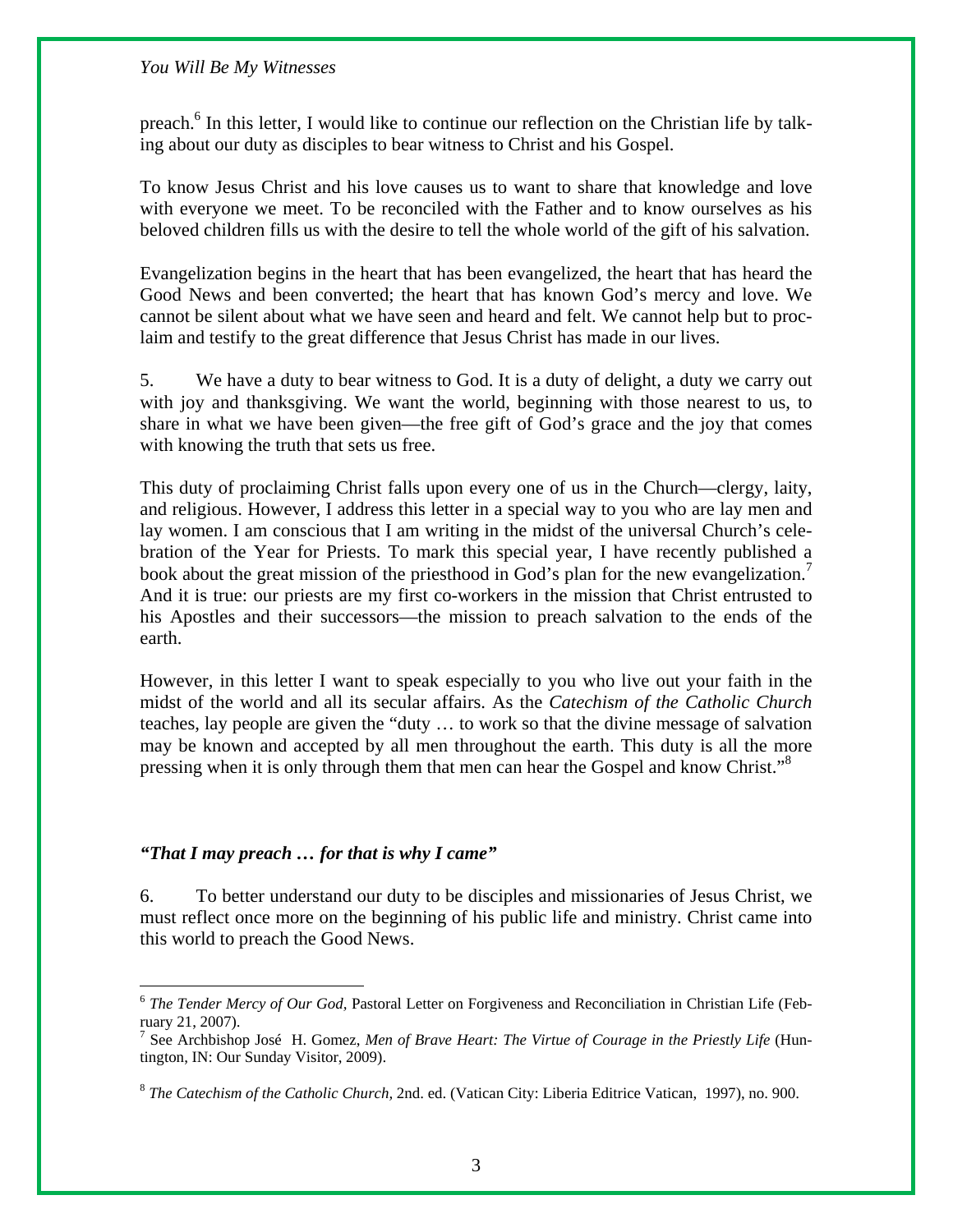We hear his words at the very beginning of the Gospel: "Let us go on to the next towns, that I may preach there also. For that is why I came.<sup>"9</sup> He gave his first disciples that same mission: "He sent them out to preach the Kingdom of God and to heal."<sup>10</sup>

At the end of the Gospel, we hear the Risen Lord address these words to his Church: "Go into all the world and proclaim the Gospel to the whole creation."11 We see this mandate begin being fulfilled in the Acts of the Apostles. We see the Twelve, along with priests, deacons, and lay people, joined together in the mission of "proclaiming the Good News of the Lord Jesus" and bringing great numbers to Christ.<sup>12</sup>

7. The first Christians, even under the threat of persecution and death, preached and taught in homes and in the marketplace. They proclaimed the Gospel in great cities and in rural areas. They preached the Good News to the rich and the poor; to the sick and handicapped; to young and old; single and married; to families; and to foreigners and slaves; to philosophers and intellectuals and to the uneducated; to kings, governors, and religious leaders; to workers, artisans, and people of commerce.

The apostolic preaching did more than create individual converts to Christ. The encounter with Christ was always an encounter with his Church. The proclamation of Christ aimed to bring men and women into communion with Christ in his Church through the power of the sacraments.

When they heard the Apostles' preaching, people were moved to ask: "What shall we do?" The Apostles replied directly: "Repent, and be baptized!"13 Always and everywhere the apostolic preaching led to baptism and incorporation into local churches,  $14$  each with its own bishop and priests, $15$  each united to the one, holy, catholic, and apostolic  $Church.<sup>16</sup>$ 

8. In this great missionary effort, lay people evangelized alongside the Apostles and assisted them in their priestly and sacramental ministries. Married couples, such as Aquila and Priscilla, were engaged in missionary work and apologetics.<sup>17</sup> St. Paul's letters in-

 $11$  Mark 16:15.

12 Acts 11:19–21.

<sup>13</sup> Acts 2:37–41.

<sup>14</sup> Acts 14:13: 15:41: 1 Thess. 2:14.

<sup>15</sup> Acts 14:23; 20:17, 28.

16 Acts 5:11; 12:5; 15:22; Col. 1:18; Eph. 5:23–32.

 $17$  Acts 18:2–3, 18–19, 26.

 9 Mark 1:38; compare Matt. 4:23; 9:35.

<sup>10</sup> Luke 9:2; compare Luke 9:6, 11; Mark 6:12-13; Matt. 10:7–8.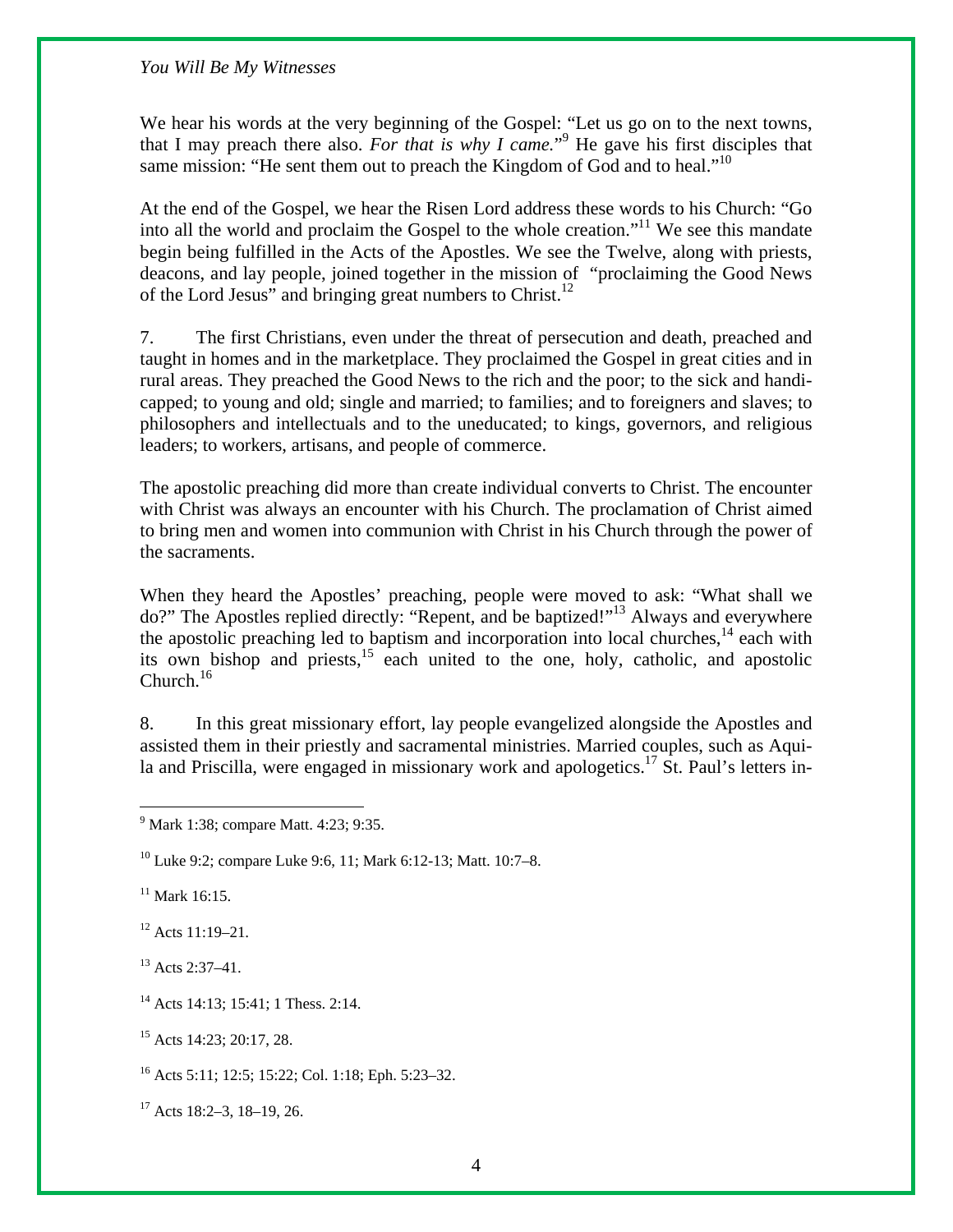clude the names of lay men and lay women he described as "fellow workers" and collaborators in his ministry,  $^{18}$  including those who helped him write his letters to the faithful. $^{19}$ 

St. Paul said that the Gospel was "the power of God for salvation."20 And within the lifetime of the Apostles, the Gospel of Jesus Christ had spread to every corner of the thenknown world. Within three hundred years, the Roman Empire had been converted and the foundations of a Christian civilization, the civilization of Europe and the West, had been laid. All by the proclamation of the Word of God by men and women who had been touched by that Word and were zealous for others to hear it as well.

My brothers and sisters, in the Church today we need that same faith in the power of the Gospel, that same apostolic zeal for souls. We need to renew in ourselves the conviction and the sense of duty that animated St. Paul, who said: "For necessity is laid upon me. Woe to me if I do not preach the Gospel."<sup>21</sup>

# *The "priestly soul" of the lay apostolate*

9. From the beginning it has been understood that the whole Church is "apostolic" and that every baptized believer shares in the "apostolate" by being sent out into the world to preach the Gospel.<sup>22</sup> Yet in the unity of the Church's mission there are varieties of service, all under the leadership of the bishops who are the successors of the Apostles.

The bishops are entrusted with the office of teaching, sanctifying, and governing in Christ's name. They carry out this mission with their co-workers, the ordained priests, and with the assistance of permanent deacons. In addition to the ministerial and sacramental priesthood in the Church, there is "the common priesthood" of all believers, made up of all the baptized and including the laity and those faithful specially consecrated to God.<sup>23</sup>

The early Church understood herself to be the new Israel, a kingdom of priests. Using the language of the Old Testament, St. Peter wrote to the first Christians: "You are a chosen race, a royal priesthood, a holy nation, God's own people, so that you may declare the wonderful deeds of him who called you out of darkness into his marvelous light."<sup>24</sup>

1

 $21$  1 Cor. 9:16.

22 Compare *Catechism,* nos. 863, 900.

23 See *Catechism,* nos. 1268, 1547, 1591–1592.

 $24$  1 Pet. 2:9; Rev. 1:6; compare Exod. 19:6.

<sup>18</sup> Rom. 16:3, 21; Phil. 2:25; Phil. 4:3.

 $19$  Rom. 16:22.

 $^{20}$  Rom. 1:16.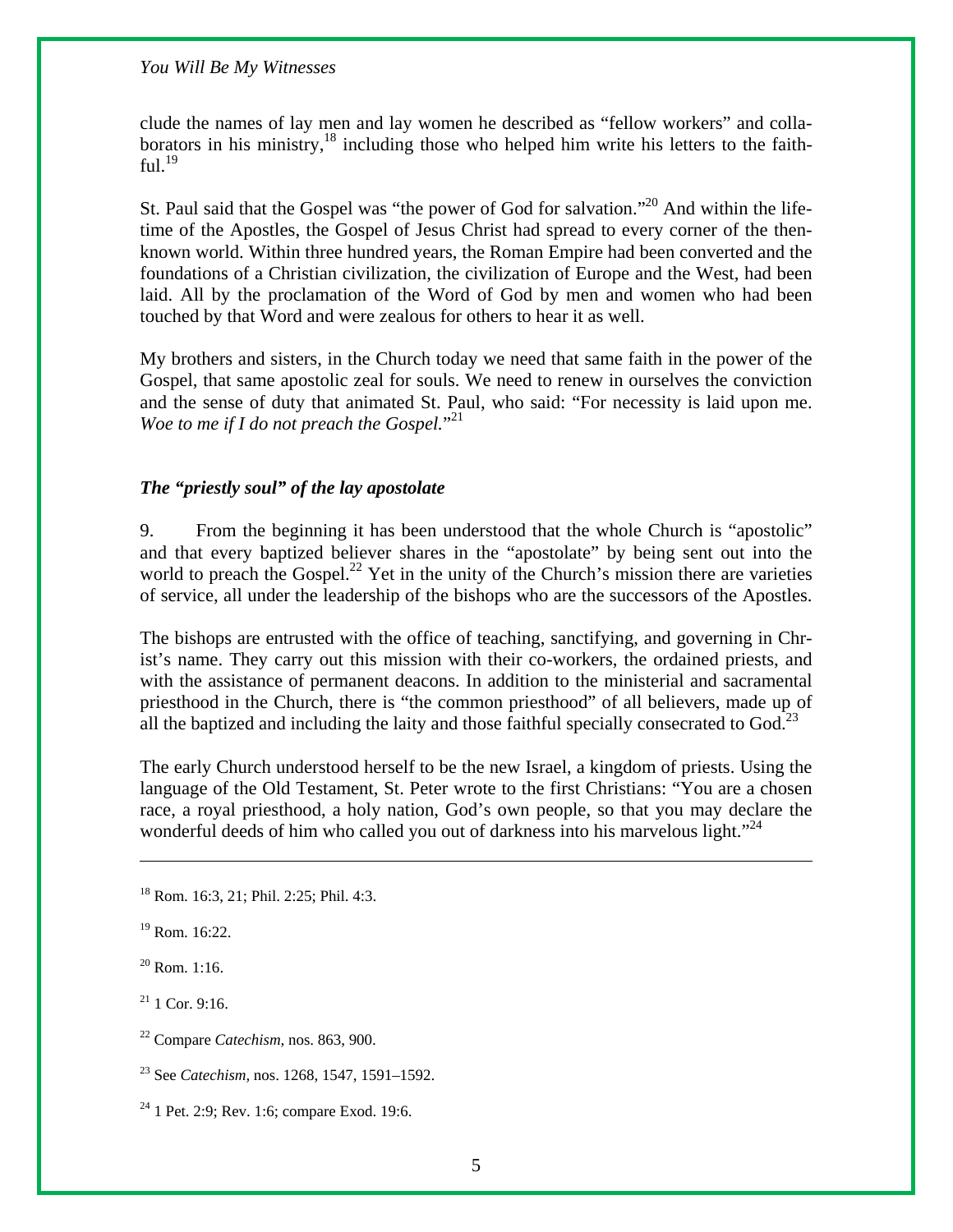10. Every one in the Church shares in Christ's priesthood, his offering of himself in love for the life of the world.<sup>25</sup> Each of us who has been baptized has a "priestly soul." As lay people, you are called to offer your daily work and prayer as a spiritual sacrifice of praise to God. You are called to live and work for God in a spirit of love, with a desire to serve him in all things and to do everything you can to help the souls around you.

In the words of the Second Vatican Council, you are to be "witnesses to Christ in all circumstances and at the very heart of the community of mankind."<sup>26</sup> This is what makes the lay vocation so crucial to the mission of the Church. By definition, the laity are on the frontlines of the culture, living in the very heart of the world.

The people you meet in your community or in your daily work may not hear the Gospel if they do not hear it from you. They may not see an example of Christian living unless they see it from you.

You are to be Christ's witnesses. You are given this vocation by your baptism and empowered for it by your confirmation.<sup>27</sup> To assume responsibility for evangelizing is a mark of Christian maturity, a part of fully growing up in your relationship with Jesus Christ in his Church.

11. The primary apostolate of lay people, since the early Church, has always been to spread and defend the faith among their families and neighbors and to bring the teachings of Christ to bear on the issues facing their communities.<sup>28</sup>

This is important to remember. Since Vatican II lay ministries have flourished, along with many fruitful forms of collaboration between lay people and their pastors in all areas of pastoral care and parish life. This collaboration is indispensable; without it the work of pastors cannot be fully effective. The service of lectors, cantors, extraordinary ministers of the Eucharist, catechists, and other parish ministers is a beautiful expression of love for our Lord.

Lay ministries are crucial to building up the community of the Church. However, we need to always keep in mind the essential distinction between the ordained priesthood and the common priesthood of the faithful. Priests and lay people have their own distinct identities and missions in the Church. We need to promote positive cooperation by lay men and women in the life of the parish while at the same time avoiding any confusion

 $\overline{a}$ 

 $28$  1 Cor. 16:15, 19; Col. 4:14; 2 Tim. 4:19–21.

 $25$  Compare John 6:51.

<sup>26</sup> Second Vatican Council, *Gaudium et Spes,* Pastoral Constitution on the Church in the Modern World (December 7, 1965), 43.

<sup>27</sup> See *Catechism,* no. 1305.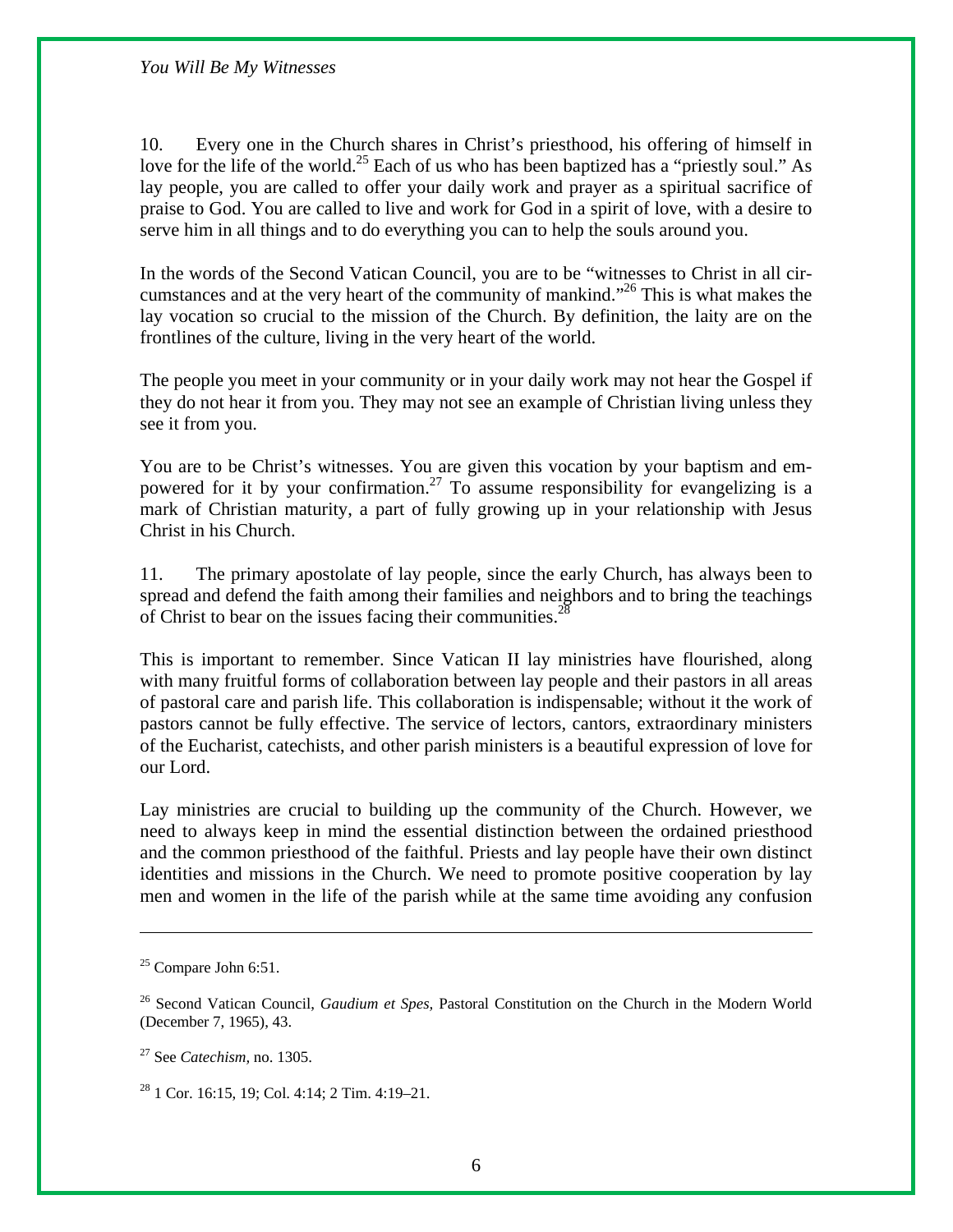or blurring of the lines between their roles and the activities proper to the ordained priesthood. $29$ 

It is especially important for us all to remember the teaching of the Council: "The sacred liturgy does not exhaust the entire activity of the Church. Before men and women can come to the liturgy they must be called to faith and to conversion."<sup>30</sup>

As lay believers possessed of a "priestly soul," your primary mission is in the world, not inside the sanctuary of the church or inside a Church office. Your first duty remains to heed the commission every one of us receives at the end of every Mass—to go out into the world to love and serve our Lord.

Nourished by the gift of his Body and Blood, you are called to bear witness to this gift by making your lives a form of worship to God.<sup>31</sup> Your evangelization must always be *profoundly ecclesial* and *intensely Eucharistic*. You are calling people to Christ and to his Church—and to the heart of the Church, which is the Eucharist.<sup>32</sup>

12. Many of you will carry out your duty to evangelize in the context of your ordinary jobs. There are many ways to share your faith naturally in the workplace. The most obvious way is simply to lead a good Christian life—to show courtesy, concern, and respect for your co-workers; to perform your work well, and to always radiate the joy of Christ with a cheerful and positive attitude.

During the ordinary course of your work, you also have opportunities to share your faith. In talking with co-workers about the issues of the day, you can offer the perspective of the Church and Catholic thinking; if you encounter questions or challenges to the Church's teachings, you can provide a reasoned response and perhaps suggest certain readings from the *Catechism*, Church documents, or resources from the websites of the Vatican, the United States Conference of Catholic Bishops, or the Archdiocese of San Antonio.

With renewed awareness of your "priestly soul," I urge you, my friends: seek to serve God and your brothers and sisters every day, through all that you do and say, through the way that you live your life. People respond more to example than to "teaching." Testify to your faith through your daily habits and actions. You will find that your witness to the

 $31$  Compare Rom. 12:1.

 $\overline{a}$ 

32 See Pope Benedict XVI, *Sacramentum Caritatis,* Post-Synodal Apostolic Exhortation on the Eucharist as the Source and Summit of the Church's Life and Mission (February 22, 2007), 79, 84, 85.

<sup>29</sup> See Pope John Paul II, *Ecclesia in America,* Post-Synodal Apostolic Exhortation on the Encounter with the Living Jesus Christ, the Way to Conversion, Communion and Solidarity in America (January 22, 1999), 44.

<sup>&</sup>lt;sup>30</sup> Second Vatican Council, *Sacrosanctum concilium*, Constitution on the Sacred Liturgy (December 4, 1963), 9. See also, Congregation for the Doctrine of the Faith and other Vatican Dicasteries, *Ecclesiae de Mysterio*, Instruction on Certain Questions Regarding the Collaboration of the Non-Ordained Faithful in the Sacred Ministry of Priests (August 15, 1997).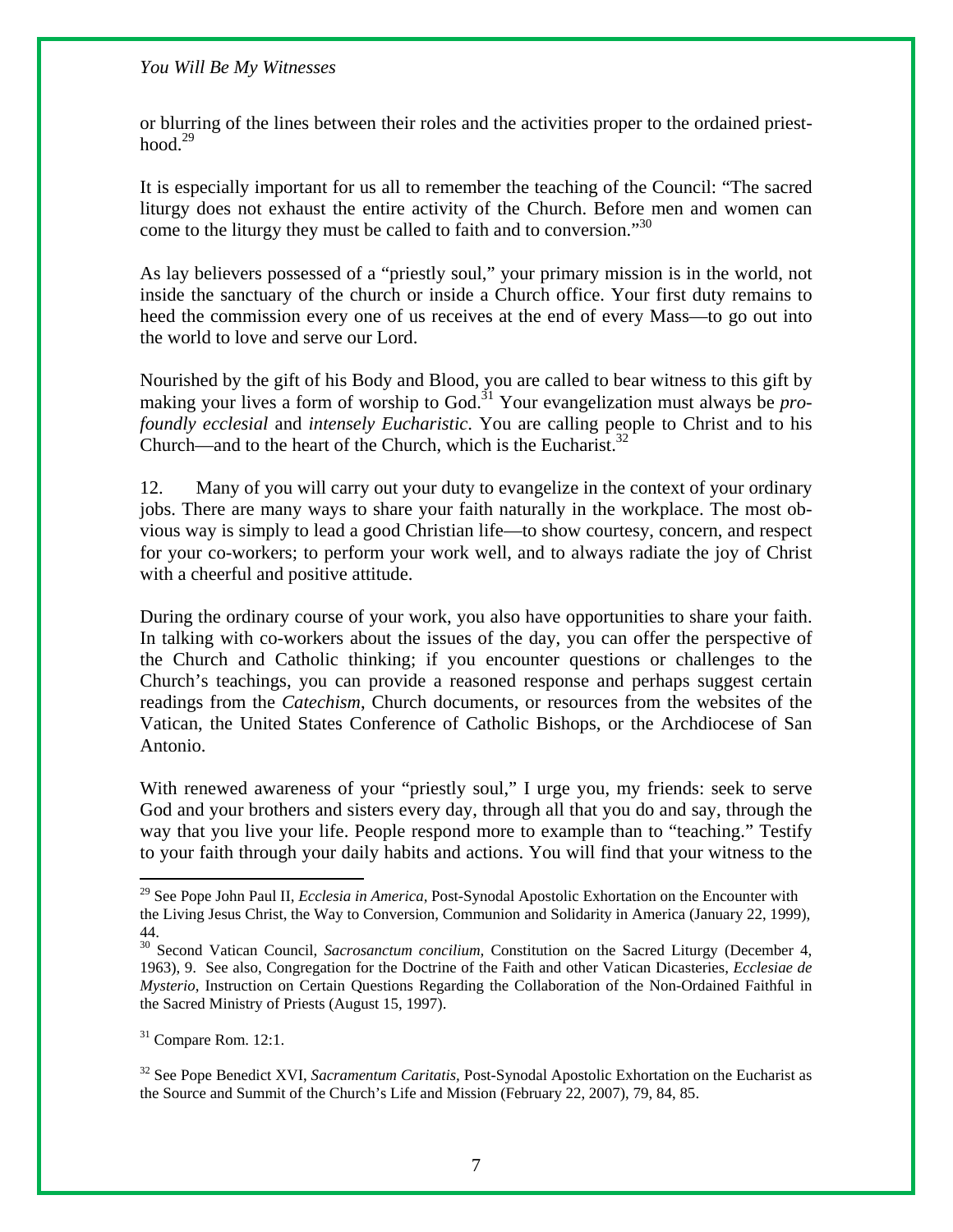$\overline{a}$ 

Christian life will be attractive to others and will afford you regular chances to talk about the "source" of your happiness in Jesus Christ and your Catholic faith.

# *"San Antonio will be … the heart from which we will go out"*

13. It is our proud legacy as the Church of San Antonio to have been a pioneer in the first evangelization of America. "The faithful men and women who brought the Gospel here were true pioneers. Through them, the Good News of God's love was preached on this soil, took root in the hearts of our ancestors, and continues to bear fruit in this community of faith."<sup>33</sup>

In 2006, we commemorated the 275th anniversary of the founding of San Fernando Cathedral, one of the oldest Catholic churches in our country. And next year, in 2011, we will mark the 320th anniversary of the first Mass said here—one of the first celebrations of the Eucharist on the soil of what is now the United States of America.

As Pope John Paul II reminded us during his historic visit to San Antonio in 1987, from this land where the Gospel was first preached in America, we are called to raise up a new generation for the new evangelization of our country: "Today it is your turn to be evangelizers of each other and of all those whose faith is weak or who have not yet given themselves to the Lord. May you be no less zealous in evangelization and in Christian service than your forbearers!"<sup>34</sup>

14. Our legacy is our mission. The historic missions that still stand along the banks of the San Antonio River are a testament to our proud past, and a summons to step confidently toward our future.

Venerable Antonio Margil de Jesús, the heroic Franciscan missionary who founded our San José Mission in 1720, said: "San Antonio will be the headquarters … the heart from which we will go out to establish additional missions."<sup>35</sup> My brothers and sisters, let us make that true once more! Let us make San Antonio the great heart from which the new evangelization of our nation goes out with renewed fervor.

15. I issue this call to every one who serves in any capacity in our parishes and schools; in our formation and religious education programs; in our seminary, colleges, and institutes for religious and consecrated life; in our hospitals and in all the wide variety of our charitable outreaches; in all our archdiocesan offices: You must be evangelists!

<sup>&</sup>lt;sup>33</sup> Archbishop José H. Gomez, Homily, Holy Mass Celebrating the 275th Anniversary of the Establishment of San Fernando Cathedral (March 9, 2006).

<sup>&</sup>lt;sup>34</sup> Pope John Paul II, Address to the Spanish–Speaking Community at Our Lady of Guadalupe Plaza, San Antonio (September 13, 1987).

<sup>35</sup> Mary Ann Noonan Guerra, *The Missions of San Antonio* (San Antonio: Alamo, 1982), 5.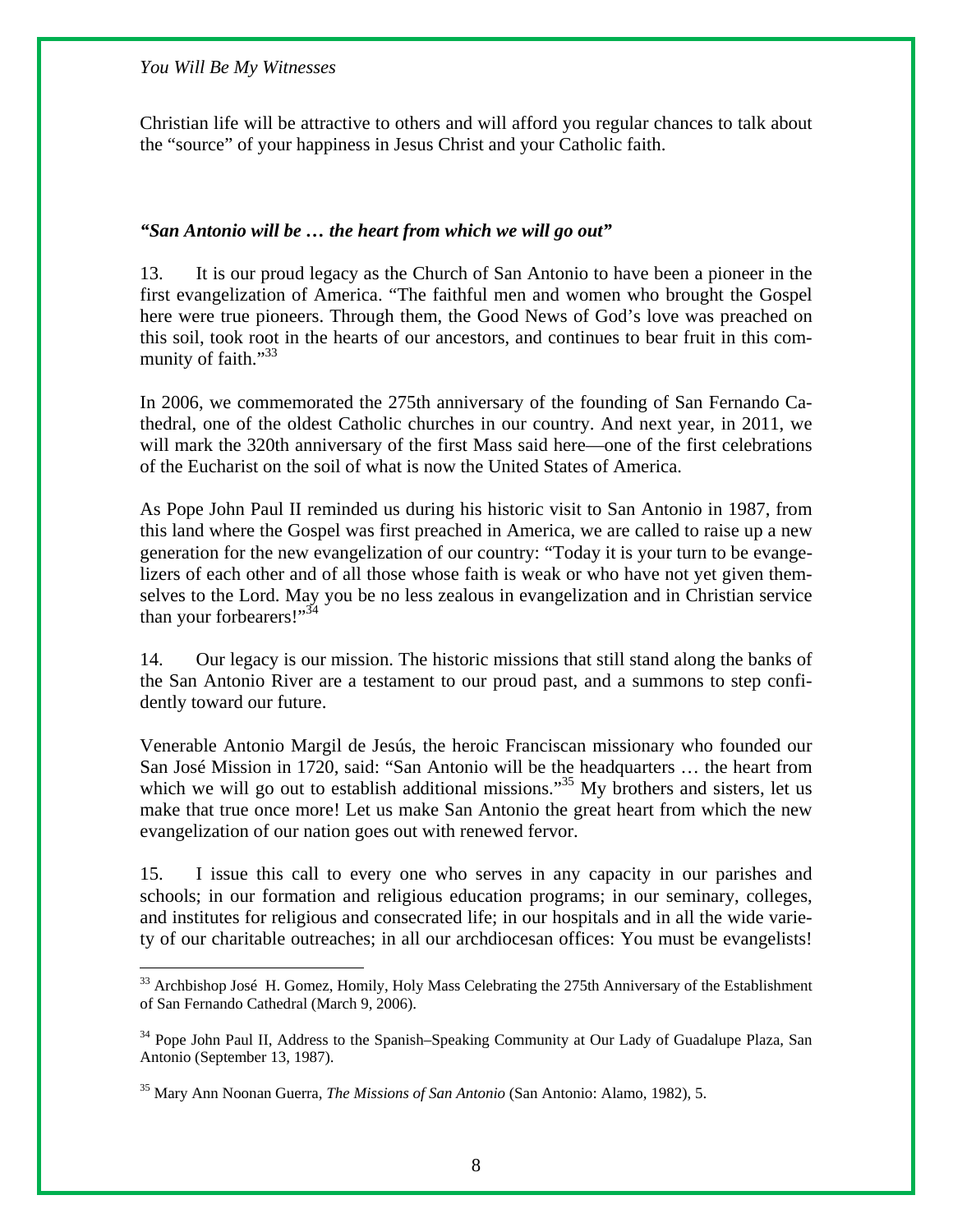No matter what job you perform in the Church, your mission is to tell people about the God who loves them. You must proclaim the God who has come to be our friend. The God who has come to save us from our sins and lead us to eternal life.

The time has come for every one of us to examine what we are doing, personally and institutionally, in light of the imperative of the new evangelization. We all need to ask ourselves: "How is my work leading men and women to Jesus Christ? Is Christianity spreading to those around me?"

16. I am very enthusiastic about the growth of evangelization teams in parishes throughout our Archdiocese. This is just the kind of pastoral initiative we need! The parish exists in order to spread the Good News.

I call upon pastors and parish leaders, in cooperation with our Office for Evangelization, to become even more committed to equipping parishioners to defend their faith and to give account for the hope that is in them.<sup>36</sup> Our people must know their faith well, including the social teachings of the Church, and they must know the urgency of the duty to evangelize.

Now is the time for us to increase our commitment and zeal. The Apostles implored our Lord, "Increase our faith!"<sup>37</sup> This must be our daily prayer, too. Let us deepen our knowledge of the Word of God through daily prayerful reading and sustained study. What a great idea it would be for individuals and families to read a little each day from the Scriptures and the *Compendium of the Catechism of the Catholic Church.*<sup>38</sup>

Let us cultivate an interior life so that we grow in our appreciation of all that God has done for us. Let us grow in our desire to be better communicators of our praise and gratitude for the blessings we have received.

Let us study anew the important documents of the new evangelization—Pope Paul VI's Evangelii Nuntiandi;<sup>39</sup> John Paul II's *Ecclesia in America*<sup>40</sup> and *Redemptoris Missio*;<sup>41</sup> Vatican II's *Ad Gentes*,<sup>42</sup> the U.S. bishops' *Go and Make Disciples*<sup>43</sup> and *Encuentro and* 

 $\overline{a}$ 

 $37$  Luke 17:5.

<sup>38</sup> *Compendium of the Catechism of the Catholic Church* (Washington, DC: United States Conference of Catholic Bishops, 2005).

<sup>39</sup> Pope Paul VI, *Evangelii Nuntiandi*, Apostolic Exhortation On Evangelization in the Modern World (December 8, 1975).

<sup>40</sup> Pope John Paul II, *Ecclesia in America.*

<sup>41</sup> *Redemptoris Missio,* Encyclical Letter on the Permanent Validity of the Church's Missionary Mandate (December 7, 1990).

42 Second Vatican Council, *Ad Gentes,* Decree on the Mission Activity of the Church (December 7, 1965).

<sup>36 1</sup> Pet. 3:15.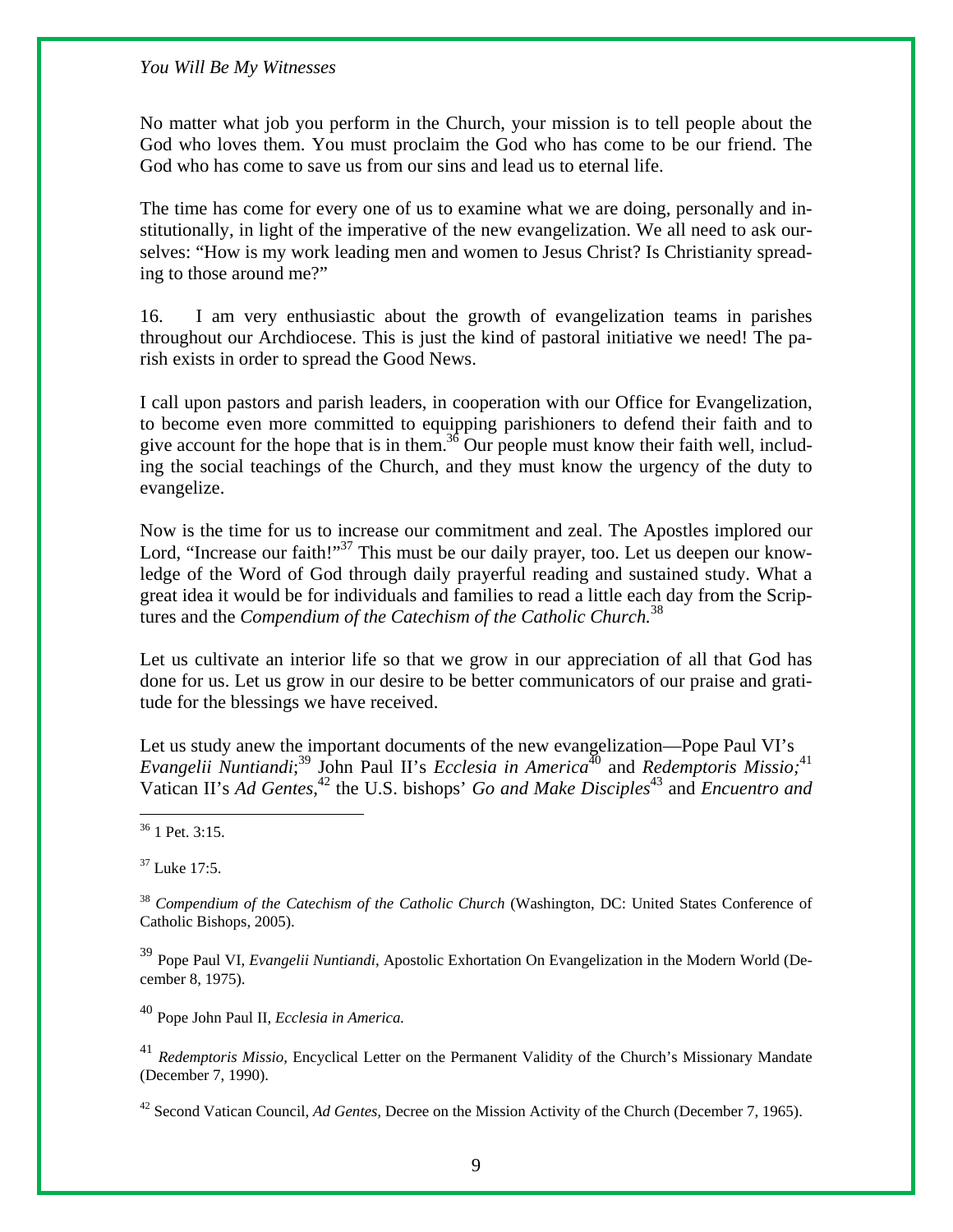*Mission*,<sup>44</sup> and the Concluding Document of the Fifth General Conference of the Bishops of Latin American and the Caribbean.<sup>45</sup>

We must come to an ever greater understanding of what Pope Paul VI taught: "The task of evangelizing all people constitutes the essential mission of the Church. It is a task and mission which the vast and profound changes of present-day society make all the more urgent. *Evangelizing is in fact the grace and vocation proper to the Church, her deepest identity. She exists to evangelize.*"<sup>46</sup>

# *"To lead men and women to … the God who speaks in the Bible"*

17. The task before us is not easy. The culture we are called to evangelize is in many ways more hostile to the Gospel than that faced by Ven. Antonio Margil and America's first evangelists.

We are called to proclaim Christ in a "de-Christianized" culture, a culture in which powerful interests have been at work for some decades now, patiently erasing the influence and memory of our nation's Christian heritage from our laws and public policies, from our arts and literature, from our schools and media, our language and customs, from our entire way of life.

The result of this deliberate strategy of secularization is that more and more of our brothers and sisters today live without any awareness of their need for God. Even believers face the stark reality that in order to participate in the economic, political, and social life of our country, we are increasingly compelled to conduct ourselves as if God does not exist.

18. Pope Benedict XVI has described our cultural moment—and the challenge we are confronted with—in these poignant terms: "The real problem at this moment of our history is that God is disappearing from the human horizon, and, with the dimming of the light which comes from God, humanity is losing its bearings, with increasingly evident destructive effects. Leading men and women to God, to the God who speaks in the Bible: this is the supreme and fundamental priority of the Church and of the Successor of Peter

<sup>45</sup> Fifth General Conference of the Bishops of Latin American and the Caribbean, Concluding Document, (Aparecida, Brazil, May 13–31, 2007).

46 Pope Paul VI, *Evangelii Nuntiandi*, 14.

 $\overline{a}$ 

<sup>43</sup> U.S. Catholic Bishops, *Go and Make Disciples*: *A National Plan and Strategy for Catholic Evangelization in the United States* (November 18, 1992).

<sup>44</sup> U.S. Catholic Bishops, *Encuentro and Mission: A Renewed Pastoral Framework for Hispanic Ministry*  (November 13, 2002).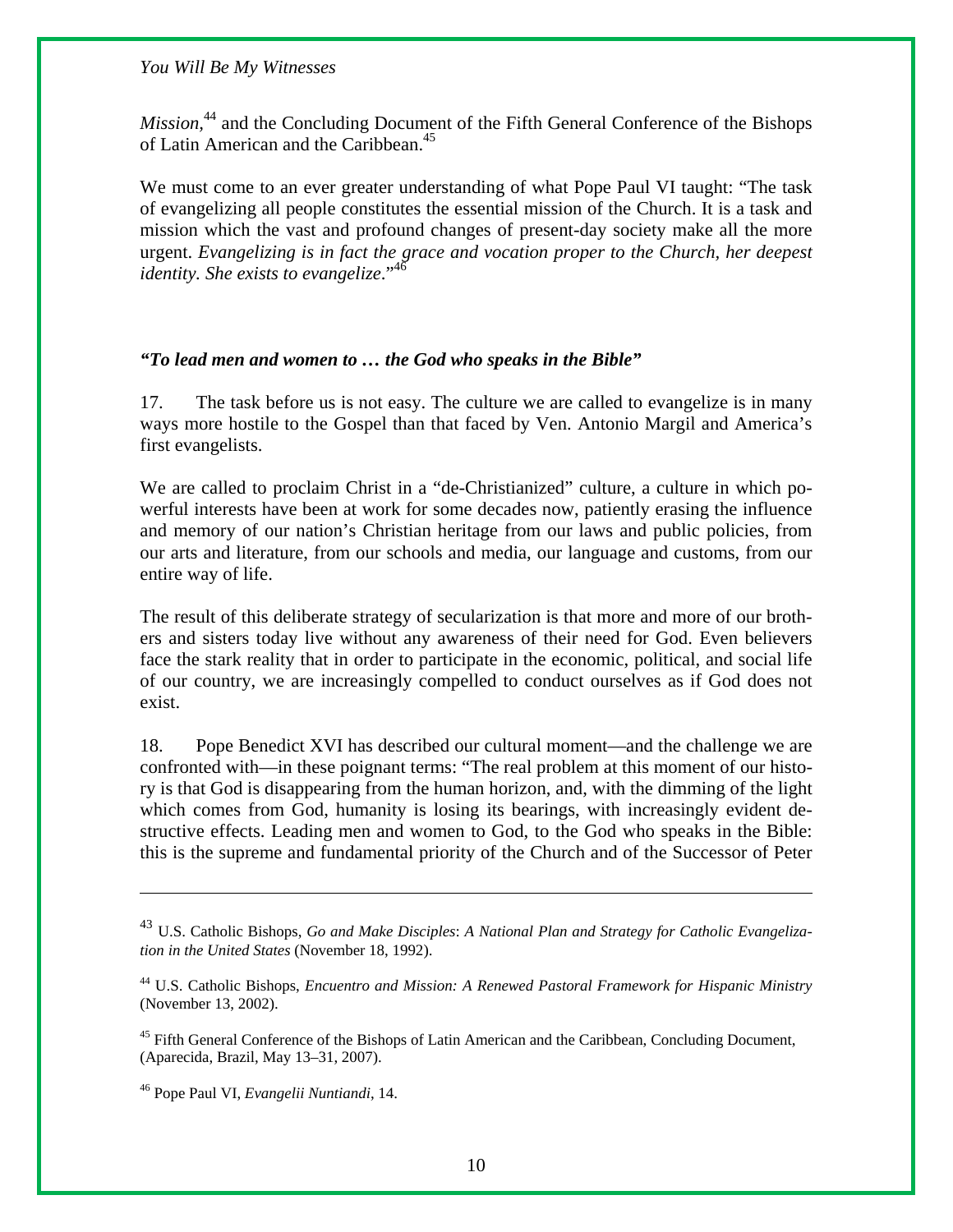at the present time."<sup>47</sup>

*To lead men and women to the God who speaks in the Bible, to the God who has shown his face to us in Jesus Christ!* This must be our highest priority, too, my brothers and sisters. There can be nothing more urgent to our mission as the Church of San Antonio. This must be the measure by which we judge everything we do.

# *The need for a new evangelization of culture*

19. What is required, my friends, is a new dedication to the evangelization of culture.<sup>48</sup> As Pope John Paul said in his millennial plan for America: "The new evangelization requires a lucid, serious and ordered effort for the evangelization of culture.<sup>"49</sup>

This is a complex subject that requires diligent study and planning, especially by lay people in all the many fields of culture, to identify challenges and find new means to make the mystery of Christ's salvation understood in our culture today. Here I want to suggest only some broad avenues for our reflection and action.

We must start always where Christ started. As individuals and as a Church, our evangelization should always announce good news to the poor, recovering of sight to the blind, release to those in captivity, liberty to the oppressed, and the time of the Lord's grace and favor.<sup>50</sup> We must proclaim the Gospel as liberation, as the truth that sets men and women free from the bondage of sin and death.

Following the example of Jesus Christ and his Apostles, we must also be bold and forceful critics of the idols, injustices, and immorality we find in our culture. We need to expose and root out cultural factors that make it hard for people to have faith in God and to live a just and moral life. These factors include: prevailing value assumptions, patterns of thought, and lifestyle models that are contrary to the Gospel and the dignity and vocation of the human person.

20. The Gospel is not a political program or an ideology. It is far more powerful than that. It is the revelation of the living God concerning the truth about the human person as created in the divine image and likeness. In the mystery of his becoming man, Christ showed us what humanity was meant to become. He showed us the transcendent dignity and destiny of each human person as a child of God.

 $\overline{a}$ 

<sup>&</sup>lt;sup>47</sup> Pope Benedict XVI, Letter to the Bishops of the Catholic Church Concerning the Remission of the Excommunication of the Four Bishops Consecrated by Archbishop Lefebvre (March 10, 2009).

<sup>48</sup> See Pontifical Council for Culture, *Towards a Pastoral Approach to Culture* (May 23, 1999).

<sup>49</sup> Pope John Paul II, *Ecclesia in America,* 70.

 $50$  Luke 4:16–21; compare Isa. 61:1–2.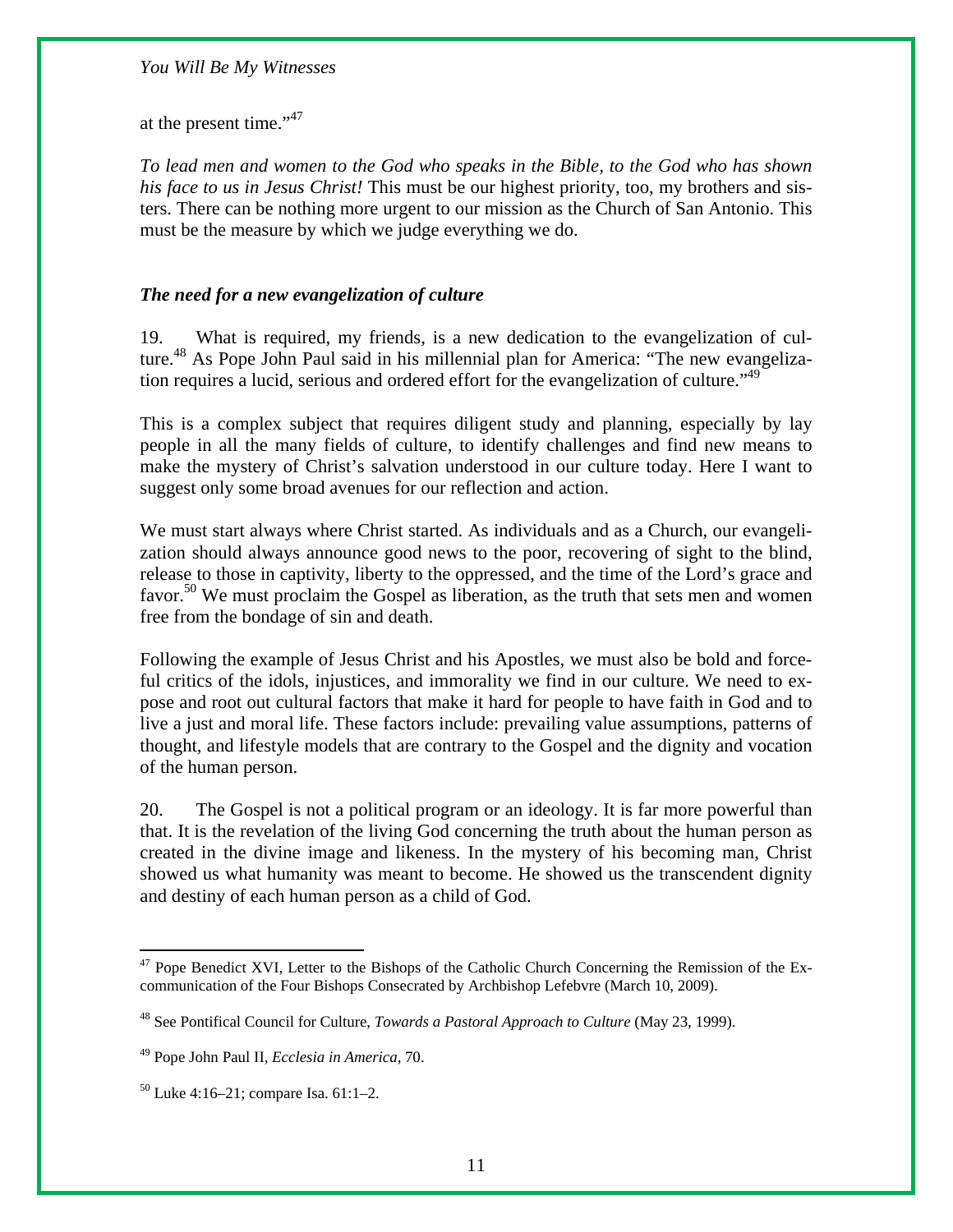In our culture today, we confront a powerful "anti-Gospel," a widespread cultural attitude that denies any special significance or dignity to the human person. This attitude is reflected in our laws and social policies, which deny to the weakest and most vulnerable among us the most basic right, the right to life.

21. In the face of this cultural denial of the Gospel, all of us in the Church are called to testify to the God-given sanctity and dignity of the human person from conception to natural death. In our evangelization efforts as individuals and as institutions, we must defend the family, the vital cell of society, and the divine institution of marriage as between one man and one woman, which is under attack in our culture and legal system. And we must resist every pressure to relegate religious faith to the realm of the subjective and to reduce morality and truth to the status of private opinion.

Our evangelization must aim to build a culture of respect for human life and dignity. We need to inspire our brothers and sisters to seek God's Kingdom and his justice, to build a new world where life is cherished and welcomed—from the child in the womb to the elderly and the handicapped, to the immigrant who comes to our land seeking a new life for his family.

# *"To us has been sent the message of salvation"*

22. It is also vital that we gain a greater understanding of the influence of the mass media and information technology in our culture. Pope John Paul has said, "The very evangelization of modern culture depends to a great extent on the influence of the media."<sup>51</sup> Again, to study this is most properly the task of lay people with expertise in these fields. I would like to suggest several considerations for your reflection and action.

We have moved from a culture founded on the printed word to a culture dominated by electronic and digital technologies. "Personal" media—communication devices that we carry with us on our persons, such as cell phones and so-called personal digital assistants (PDAs)—have become pervasive. Any individual with access to this new media is capable of sending and receiving images and sounds, texts and data to and from anywhere in the world instantly.

23. This is a revolution in human communication that is already having implications in our political system and other areas of society. In terms of evangelization, we need to understand that these new digital media have their own logic, their own values, and their own "psychology."

Pope Benedict rightly reminds us that these social communication technologies have "anthropological" implications. They are more than simple tools or entertainment devic-

1

<sup>51</sup> Pope John Paul II, *Redemptoris Missio,* 37.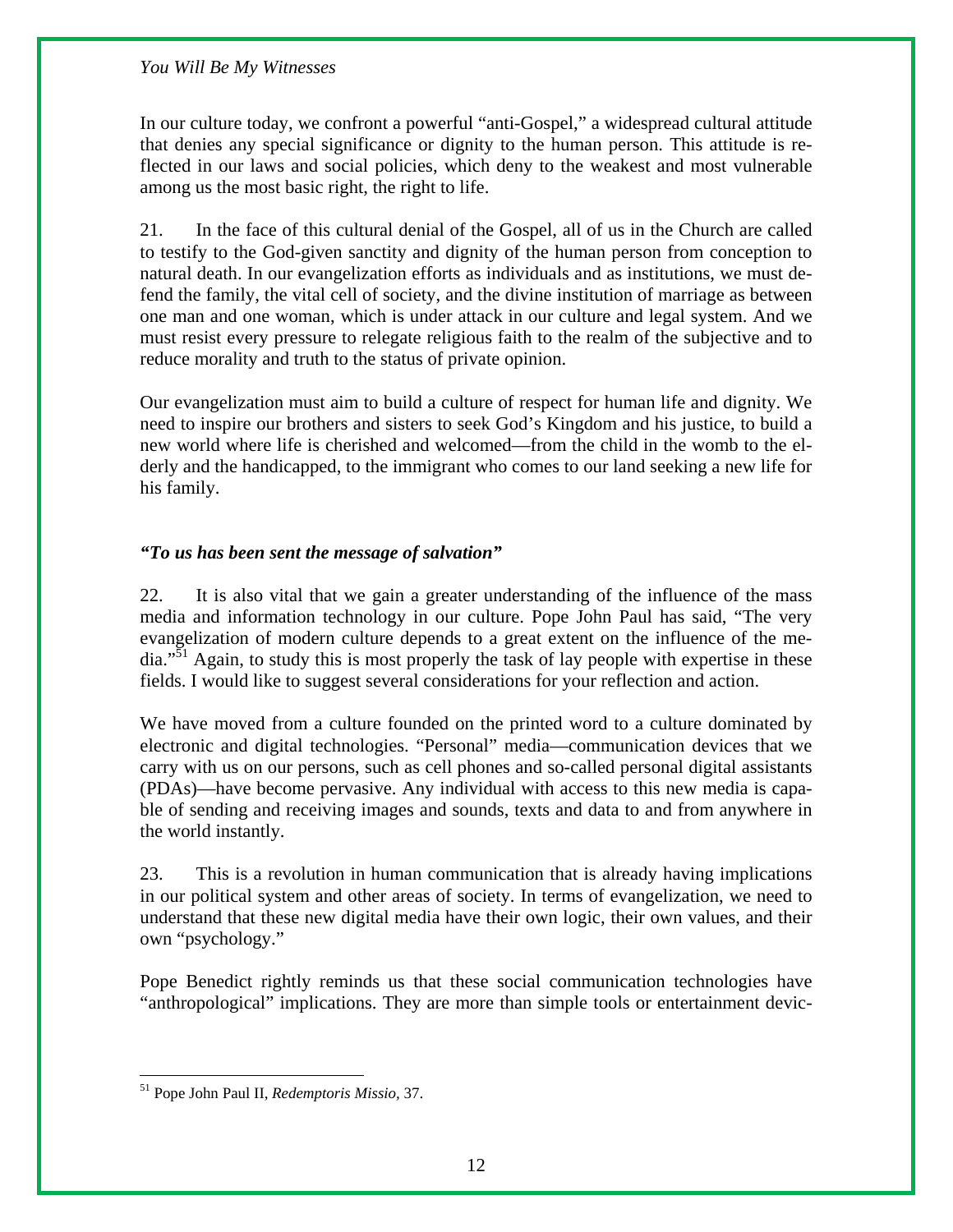es. In making possible new kinds of relationships they also change our relationship with ourselves and our understanding of ourselves and others. $52$ 

Some questions I have are these: What does it mean for people to be always "plugged in," always accessible to others through e-mail, text messaging, social networking sites, and cell phones? What does it mean if we begin to "text" people more than we talk to them? With the rise of social networking media, do we risk reducing ourselves to a "face" that we present to others, as if we are creating advertisements for ourselves? In a culture of so much media, do we risk becoming people who can no longer stand to be alone with our thoughts, a people with an almost compulsive need to be distracted or entertained?

24. I do not prejudge the answers to these questions. But it is vital for our evangelization that we in the Church begin asking them. How are we to proclaim Christ in a culture that is awash in so many powerful competing "messages"? Is the sheer volume of information in our culture crowding out our capacity for contemplation, for prayer and conversation with God, for true community?

I do see great possibilities in the new social networking technologies to promote conversation about God and to share our love for Christ. The popularity of these new forms of communication reflects an intense desire for immediacy and contact; for friendship, connections, and community. These are desires that can be fulfilled, ultimately, only by Christ, in the communion we find with him in his Church.

What we must do, as a Church and as individual believers, is to find ways to use these technologies to help our friends see that Jesus Christ is the "message," the Word that everyone is waiting to receive. Through these new media, we need to help our friends see that in Christ, "to us has been sent the message of salvation," as St. Paul preached. $5<sup>3</sup>$ 

25. In order to carry out the Church's mission of evangelization, we need to be better students of our culture. We need to understand our culture from the inside out—its values and aspirations, its strengths and weaknesses, its positive and negative aspects.

We need to always be on the lookout for new inroads, new avenues and openings for the Gospel, new ways to communicate Christ and to infuse the spirit of Christianity into our culture. We need to always be looking for the "language" that best communicates the Gospel.

26. My brothers and sisters, I urge you: we need Catholics who are living their faith and proclaiming it in every profession and walk of life. Through you we can take the truths of the Gospel to every corner of our culture—to the world of arts, politics, and media; to the areas of business, science, and technological research; even to the fields of sports and popular entertainment.

<u>.</u>

<sup>&</sup>lt;sup>52</sup> Pope Benedict XVI, "The Media: At the Crossroads between Self-Promotion and Service, Searching for the Truth in order to Share it with Others," Message for 42nd World Communications Day (May 4, 2008).

<sup>53</sup> Acts 13:26.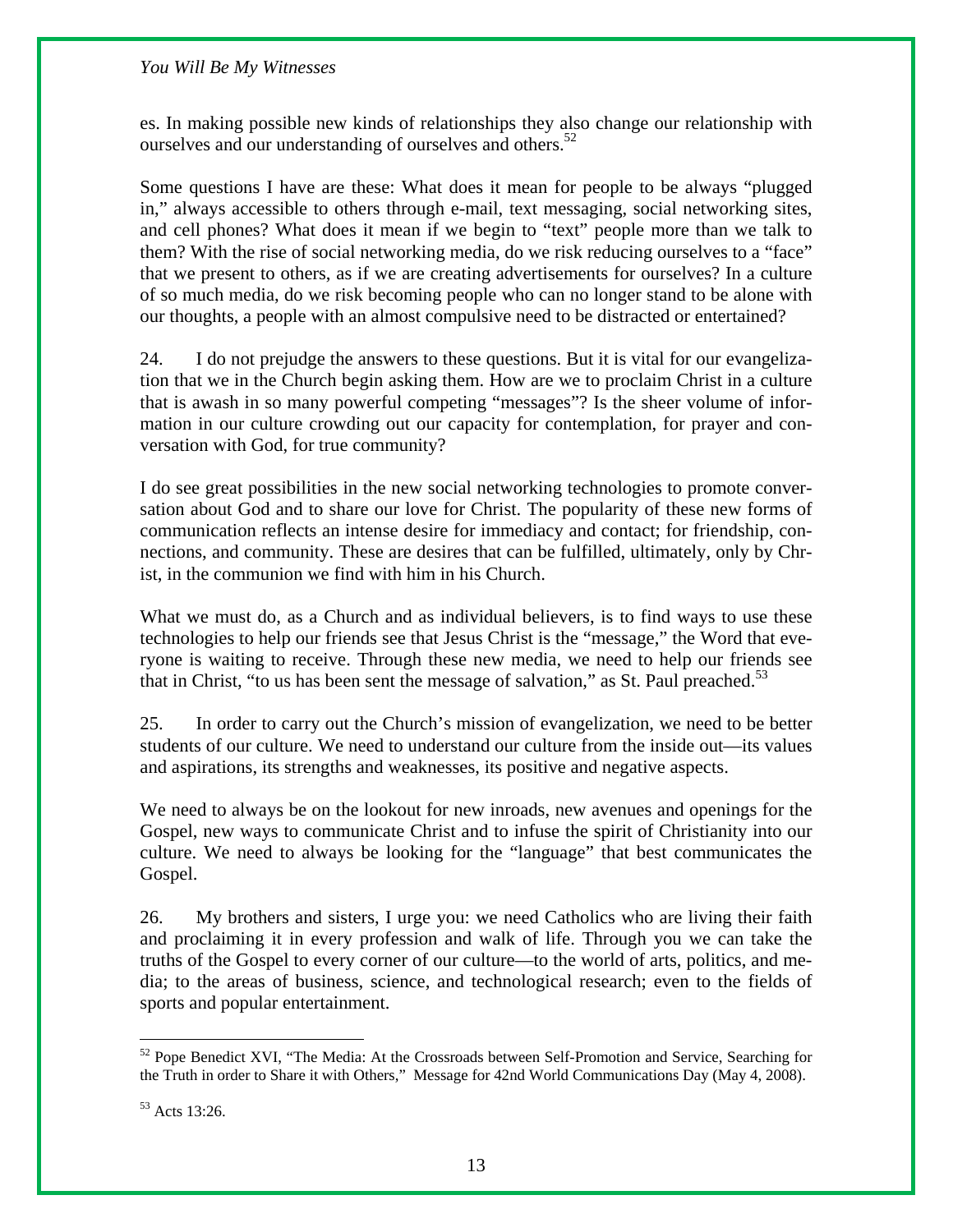Proclaiming Christ in these areas does not mean "proselytizing." It means performing your work in these fields to the highest possible standards and with a Christian perspective. It means demonstrating, through your work and friendships with your colleagues, the harmony between faith and reason, and the new insights that are possible if we think of creation and discovery as something we do in partnership with our Creator.

You must resist every pressure to practice a "privatized" religion, to keep your faith to yourself. We cannot allow our culture to shut itself off from the voice of Christ. And you are the key to preventing that from happening.

Our culture today is dominated by materialism, by a sense that "this world," the things we can see and touch, is all that there is. Our culture is governed by a philosophy that says that there are no higher truths, that concepts like beauty, good, and evil are "relative," and that the only standards that matter are those of efficiency and practical utility.

Through your patient witness to Christ, you can help open our culture to the purifying force of the Gospel. You can help people see how their work should participate in the transcendent purposes of God.

"Behold, I stand at the door and knock," Jesus says.<sup>54</sup> Let us strive, my friends, to open every door in our culture to Jesus Christ and his voice.

# *"For we cannot but speak of what we have seen and heard"*

27. Christianity has always been spread by ordinary men and women, in ordinary and everyday circumstances. When St. Peter and St. John began preaching in Jerusalem, they were dismissed at first as being "uneducated, common men." And it is true, they were men of labor, former fishermen; they were not noble, powerful, or wise according to worldly standards. But after the people heard their preaching, they realized that these disciples "had been with Jesus."55

This is how it should be with us, too. By our proclamation, by our words and the witness of our daily lives, the people we come in contact with should know that we are "with Jesus." They should know that we are living for Jesus and with Jesus and that we want to share the joy of this way of life with everyone.

The state of life that you find yourself in—student or worker, young or old, married or single, raising children or enjoying grandchildren—this is the mission territory that God has given you. Wherever you find yourself is where God has called you to proclaim Jesus

<u>.</u>

<sup>54</sup> Rev. 3:20.

<sup>55</sup> Acts 4:13; compare 1 Cor. 1:26.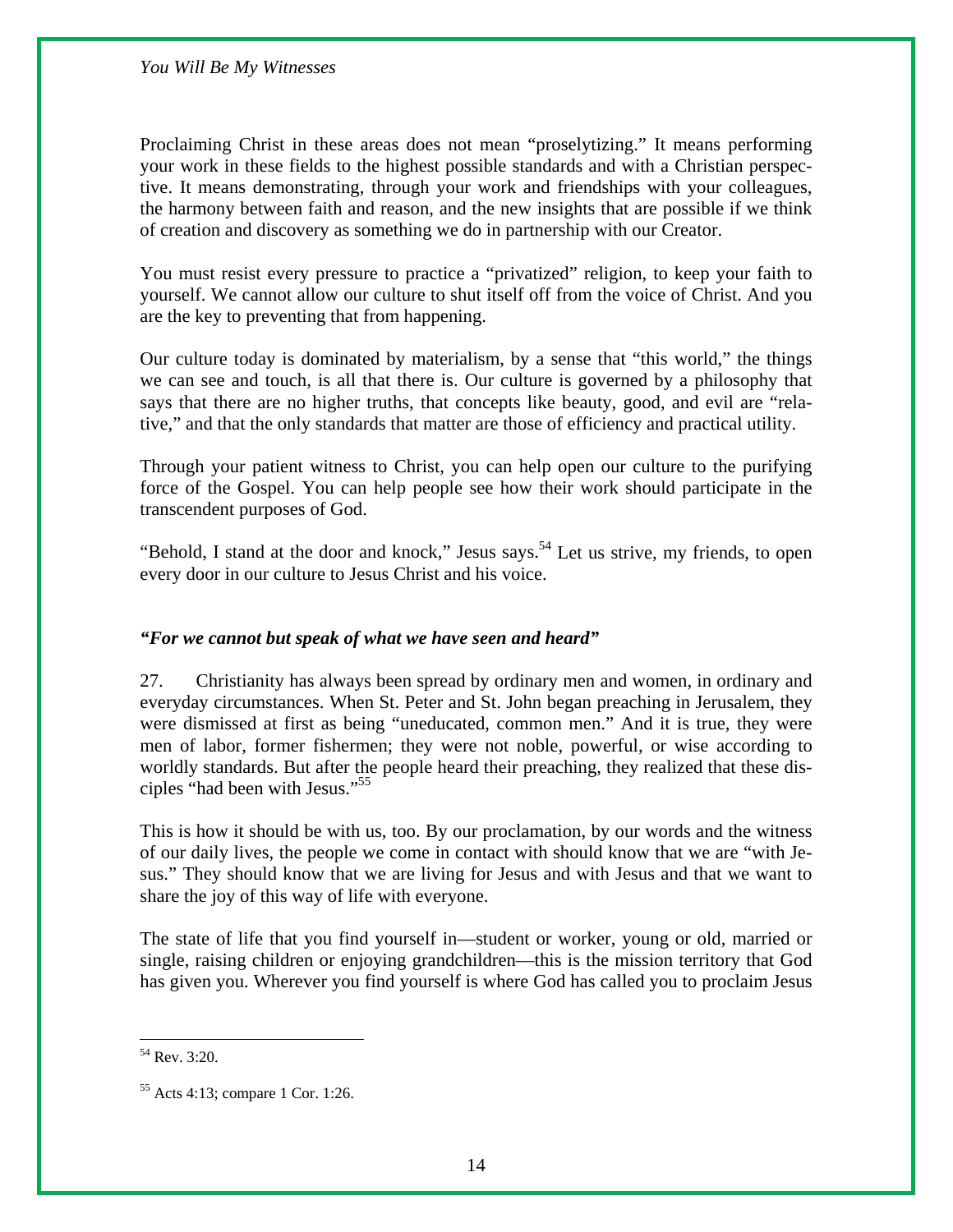Christ. We must be filled with apostolic commitment: "*For we cannot but speak of what we have seen and heard*."<sup>56</sup>

28. You will find yourself called to proclaim Christ to people in different states of life and at different levels of religious formation. Some will be believers of other religions or of different Christian faiths. Many will be those who have no faith or who are in doubt; the numbers of atheists and agnostics, unfortunately, are growing in our culture today.

In trying to evangelize, we confront powerful cultural pressures towards religious relativism; the dominant idea today is that "any one religion is as good as any other," and that people should keep their religious beliefs to themselves. In practice this outlook translates into a religious indifferentism or a vague religiosity; it leads people to either not care about religion or to treat religion as something that is only a matter of personal experiences or preferences.

Despite these challenges, we are still called to be disciples and missionaries. We are called to testify to our faith in humility and with sincere respect for the beliefs of others. In this culture where religion is treated indifferently or with hostility, we need to foster real friendships and practical alliances with others who believe in God, especially our fellow Christians, our Jewish and Muslim brothers and sisters, as well as with followers of Buddhism and Hinduism.

How do we talk about Jesus Christ with those who have not yet heard or received the Gospel? We should do so with sincerity and all honesty, knowing that our personal witness and acts of love will tell people as much as our words.

I have always admired the approach taken by Blessed Mother Teresa of Calcutta. She was able to share her faith in the most beautiful way in a culture where Christianity was a tiny minority. Mother Teresa would say: "I love all religions but I am in love with my own. Naturally I would like to give the treasure I have to you, but I cannot. I can only pray for you to receive it."<sup>57</sup>

This is a good attitude for us to have. Let us never be ashamed of the Gospel.<sup>58</sup> Nor should we allow our respect for others' freedom of conscience to be an excuse to remain silent about Christ.<sup>59</sup> The greatest love and service we can show to others is to share the Good News that they are loved by God and offered his salvation. We cannot neglect to tell others that in Jesus Christ they can find the answers to their questions about the fundamental meaning of existence and the purpose of life.

1

<sup>56</sup> Acts 4:20; 1 John 1: 1-5.

<sup>57</sup> David Scott, *A Revolution of Love: The Meaning of Mother Teresa* (Chicago: Loyola, 2005), 140.

<sup>58</sup> Rom. 1:16; Luke 9:26.

<sup>59</sup> Mark 16:15.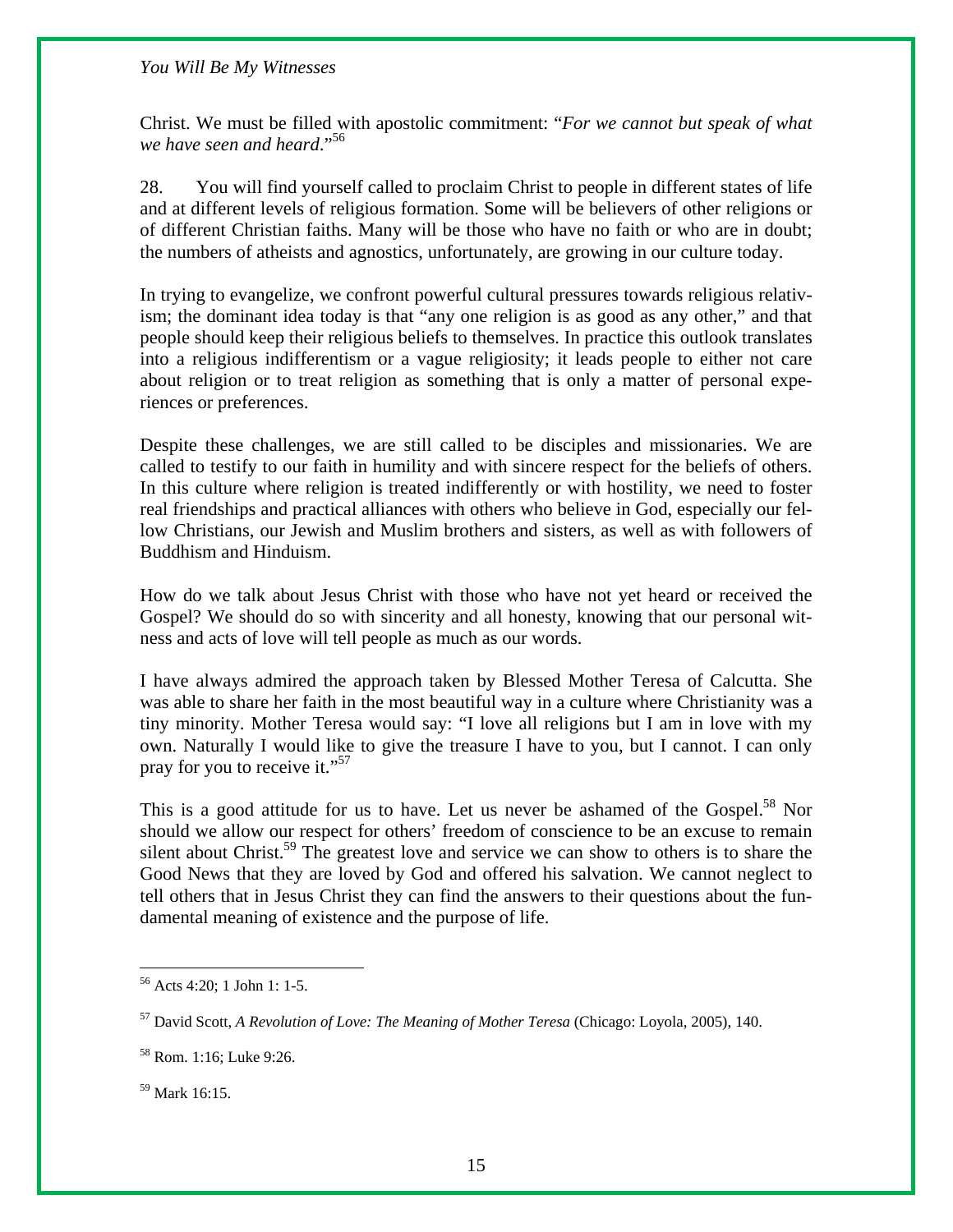$\overline{a}$ 

29. I am particularly concerned about two groups in our society today. First, the millions of Hispanic immigrants in our midst. I am deeply concerned that growing numbers of our Hispanic brothers and sisters are in danger of drifting from the Catholic faith to other religions or to no religion at all.

There are many complicated reasons for this situation. It is very difficult under any circumstances to begin a new life in a foreign country. It is even harder for Hispanics, who often come here in poverty and under great personal stress and facing other pressures. More often than not, they experience discrimination and misunderstanding as they try to assimilate into American society. It is not easy for them to "fit in" to our parishes, and their lack of faith formation can make it difficult for them to distinguish between the Catholic Church and other ecclesial communities that aggressively try to reach out to them. $60$ 

To my mind, however, the deepest problem we face is the "secularization" that I talked about earlier. The tendency under secularism is to reduce religious identity to a kind of "cultural Catholicism." I am concerned that Hispanics' Catholicism not simply become a kind of cultural background, a personality trait, a part of their upbringing that shapes their perspective on the world but compels no allegiance or devotion to the Church.

So I issue this appeal directly to my Hispanic brothers and sisters: My friends, as you become more and more successful, more and more a part of the American mainstream, you must continue to keep your faith. Do not allow yourselves to drift away from the true faith of our mothers and fathers. You must keep a strong relationship to the Catholic Church and to our Mother, Our Lady of Gaudalupe. *¡Somos Católicos!* This is who you are. Christ needs you and his Church needs you for the new evangelization of this land.

The task before all of us is to find new ways to evangelize the Hispanic population, which has always been a people of strong Catholic faith and identity, a people of prayer with deep values of family, friendship, and the culture of life. We must reevaluate our ministries and our approach. This is not only a matter of effective pastoral programs, it is also a matter of personal witness and charitable assistance, especially to families and children.

In our mission to Hispanic immigrants, we need to be mindful that our work is part of a *continental mission*—to spread the faith not only here in America but throughout Latin America and the Caribbean.

<sup>60</sup> See generally, Archbishop José H. Gomez, "The Encounter with Christ and the Future of Hispanic Ministry," Address to the National Catholic Council for Hispanic Ministry Symposium on "Paradigmatic Changes in Hispanic Ministry" (August 28, 2007); see also Gomez, "*La predicación y la enseñanza*: Evangelization, Education, and the Hispanic Catholic Future," Address to National Symposium on the Present and Future of Catholic Hispanic Ministry in the United States (June 8, 2009).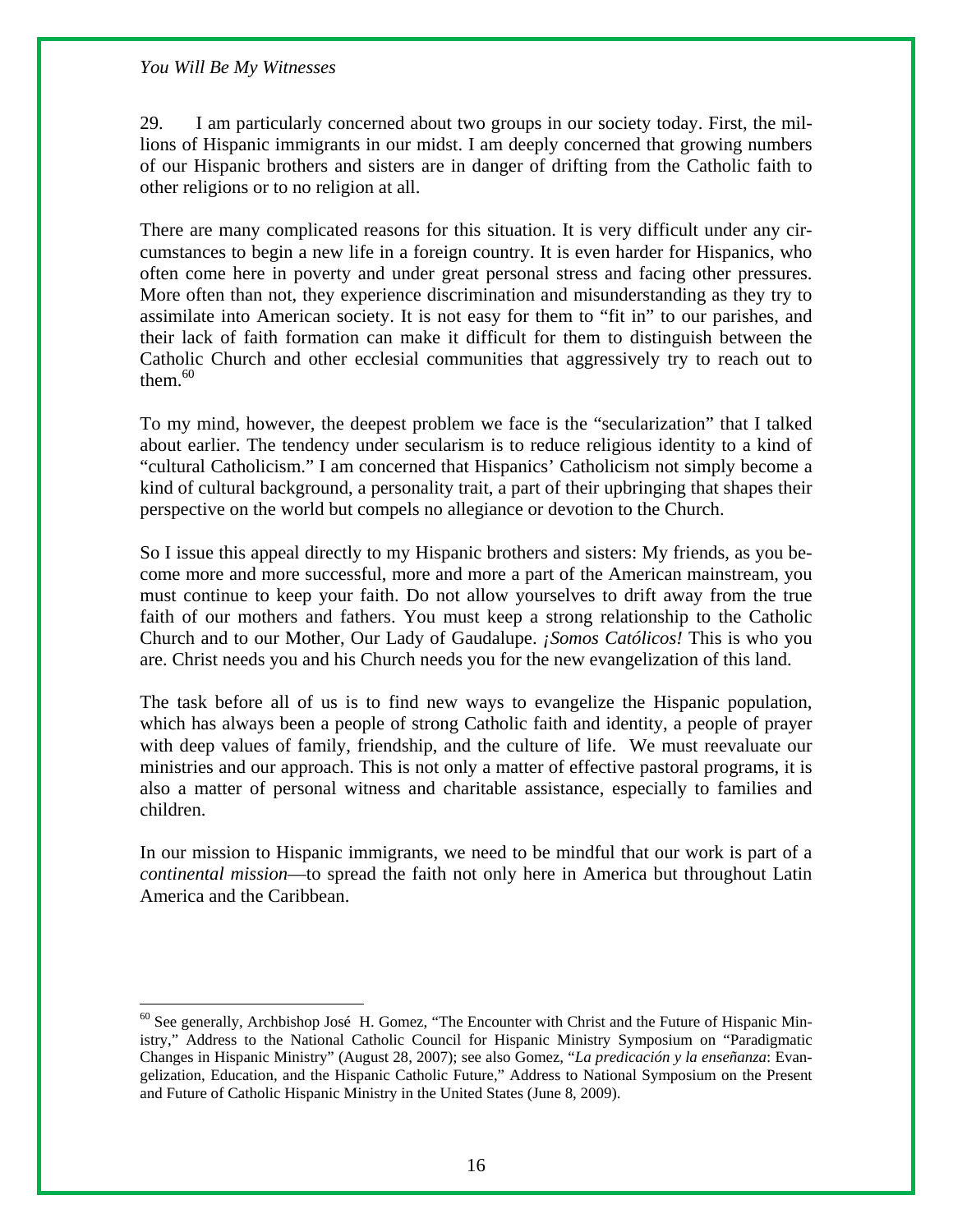Let us purify our aims and means in light of the Gospel to ensure that in everything we do for these new Americans we bring them to an *encuentro,* the encounter with Christ, "who has filled our lives with 'meaning,' truth and love, joy and hope!"<sup>61</sup>

30. The second group I am deeply concerned about is baptized Catholics who have fallen away from the practice of their faith and from the sacraments of the Church. Again, for a variety of reasons, some have turned to other Christian faiths and still others have abandoned any living sense of the faith.

We must make it a priority to reach out to these brothers and sisters of ours and invite them to come home. Let us rededicate ourselves to healing the wounds caused by sin and division.

Let us talk to our brothers and sisters about what is keeping them from the Church. Let us talk to them of Christ's living presence in his Church and in his sacraments. The happiness we all seek is found only in communion with Christ in his Church. Let us then issue a compassionate call for our lapsed Catholic brethren to return to the Sacrament of Penance and Reconciliation and welcome them back to the Eucharistic table.

31. It must be said: we need great courage to witness and "we must obey God rather than men."<sup>62</sup> We are called to proclaim the Word urgently in season and out of season.<sup>63</sup> Jesus himself has given us this command: "Teach them to observe *all* that I have commanded you."<sup>64</sup>

The people of the world today are tired of the easy answers, half-truths, and temptations to self-delusion that are offered to them by our secular culture. They long and need to know the real truth, the truth that will set them free.<sup>65</sup> Our love for our brothers and sisters demands that we tell them this truth—the whole truth, all that Jesus Christ teaches and commands.

The Gospel does indeed contain "hard sayings"<sup>66</sup>— teachings that run counter to the drift of our culture, teachings that challenge our sinfulness, selfishness, pride, and weakness. But Christ alone holds the words of eternal life and we are called to proclaim his words and way of life to every man and woman we encounter.  $67$ 

 $\overline{a}$ 

64 Matt. 28:19–20.

65 John 8:32.

 $66$  John 6:60.

 $67$  John 6:68.

<sup>&</sup>lt;sup>61</sup> Fifth General Conference of the Bishops of Latin American and the Caribbean, Concluding Document, (Aparecida, Brazil, May 13–31, 2007), 548. See generally, U.S. Bishops, *Encuentro and Mission*.

 $62$  Acts 5:29; see also Acts 4:20; Mark 8:38; Luke 9:26.

 $63$  2 Tim. 4:2–3.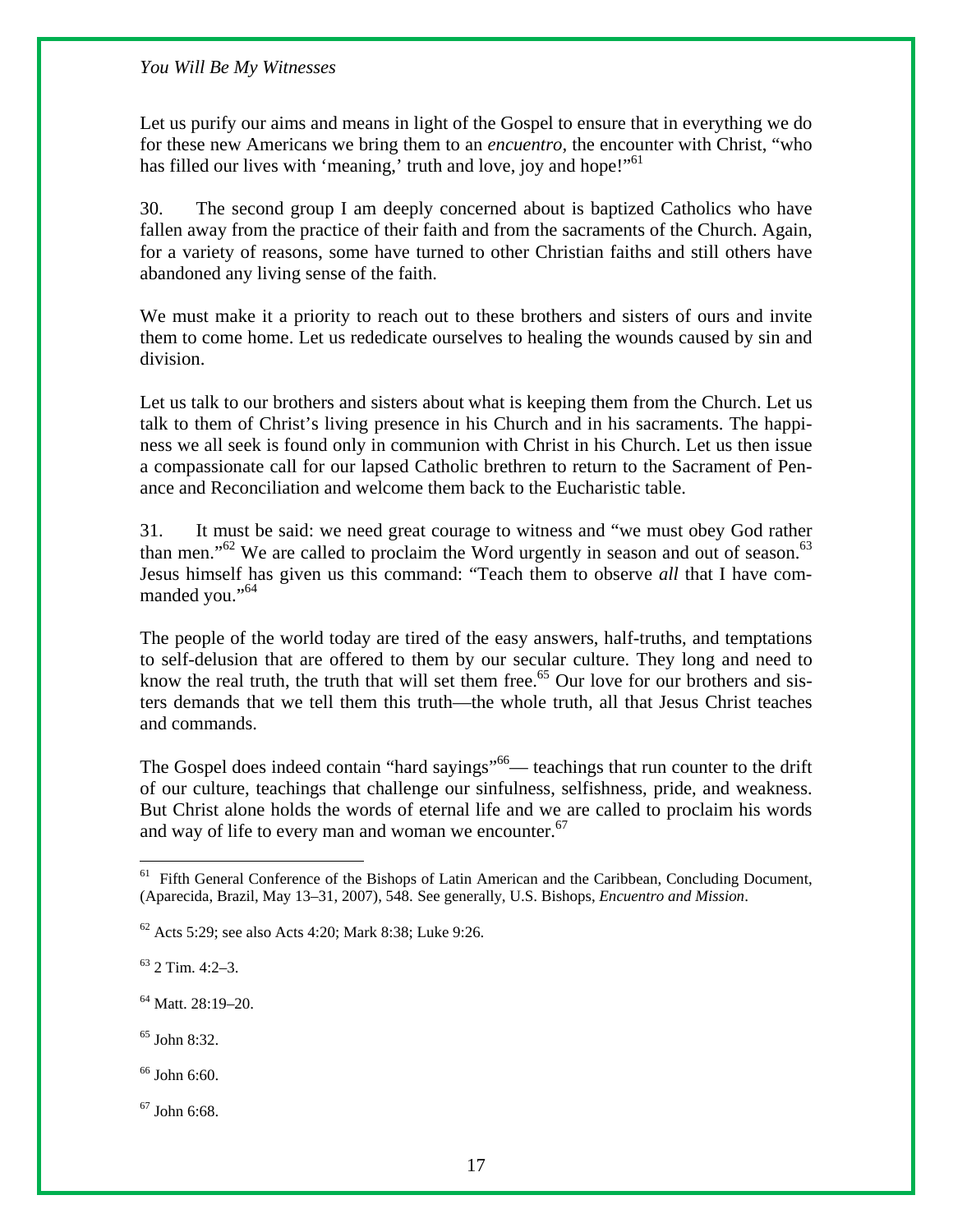There will always be some, like the rich young man in the Gospel, who turn away from the Lord in sadness because he demands of them more than they are willing to give up.<sup>68</sup> But there will be many more like Zacchaeus, the deceitful tax collector, who wish to see Jesus and will receive the truth joyfully and gratefully, and will change their lives and find salvation.<sup>69</sup>

# *"Go quickly and tell … that he has risen"*

32. My friends, we must be convinced of the truth that the Apostles knew, that everyone in some way is searching for Christ.70 People used to seek out the Apostles and say to them: "We wish to see Jesus."71 The men and women of today still want to see Jesus. You are the disciples they will come to with their questions and doubts, interests and needs. You are the ones who must lead them to our Lord.

We cannot preach the Gospel to others unless we have first experienced its Good News in our own lives. Only the heart that has been converted can lead other hearts to conversion. So we need to pray always for the grace of a new, deepened, life-changing conversion. Conversion is not something that happens only once in our lives. Every day, we have to make a new effort to turn our hearts once more to the Lord.

33. Before I close this letter, I want to talk to you about my own personal approach to evangelization and proclaiming Christ. I was blessed to be able to spend a good number of years in pastoral ministry and providing spiritual direction to lay men and lay women. Those were happy and joyful years for me. I learned a great deal from the men and women I ministered to. I came to admire their deep faith and apostolic zeal.

During those years, they helped me to appreciate two things. First, that evangelization flows from our love for Christ; we proclaim the love that we feel in our own hearts. Second, that proclaiming Christ is more than handing on a set of doctrines or a philosophy of life. Proclaiming Christ means bringing men and women into a personal encounter with Jesus Christ. It means bringing people to Jesus and Jesus to people. It means telling people who Christ is, what he teaches, and how we can come to know him better in our lives.

My priesthood and episcopal ministry have also been deeply shaped by the teachings and witness of Pope John Paul II. I had been ordained only three months when he was named

1

 $71$  John 12:21.

<sup>68</sup> Luke 18:23.

 $69$  Luke 19:1–10.

 $70$  Mark 1:37.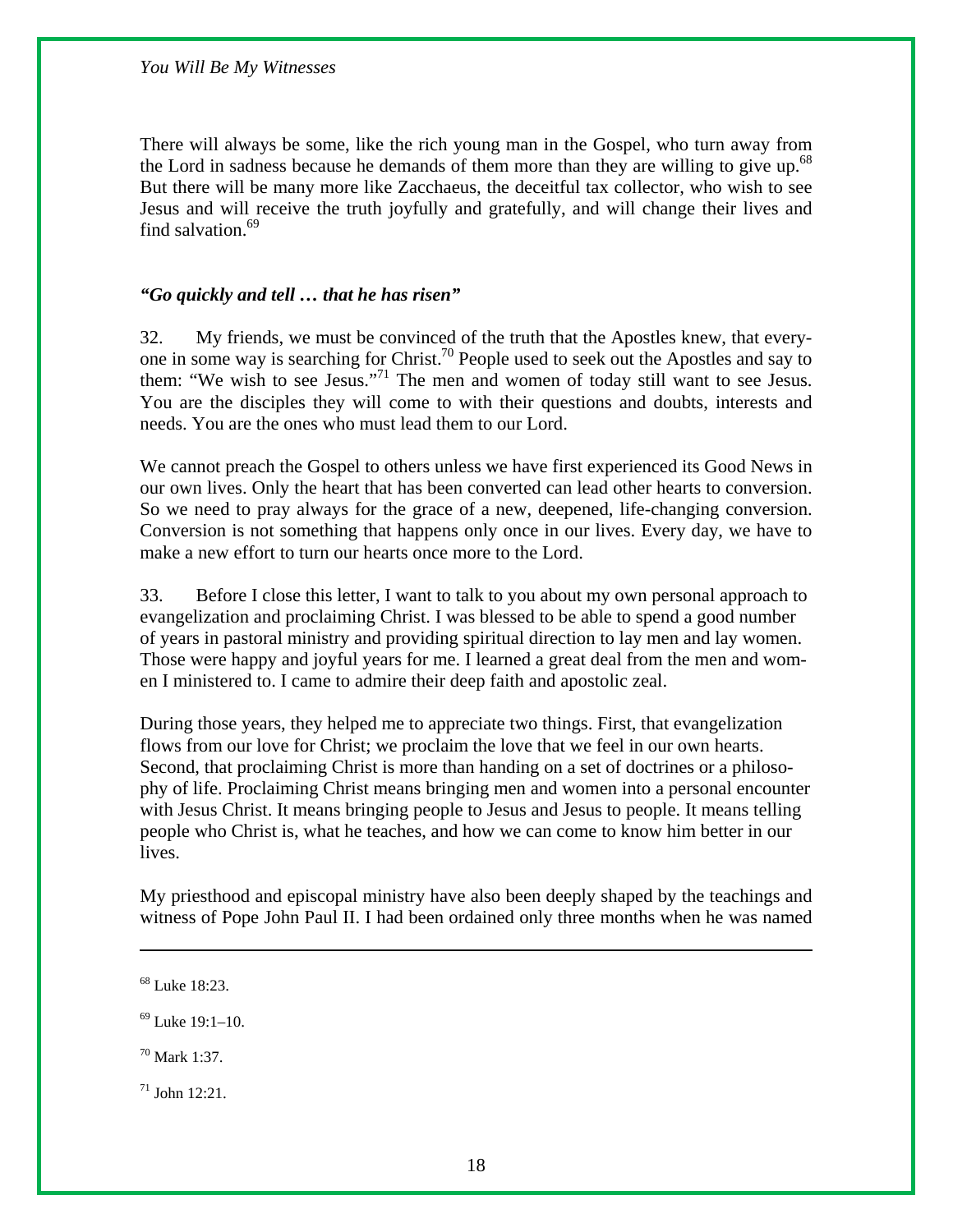$\overline{a}$ 

Pope in 1978. And I was a young priest when he made his historic pastoral visit to San Antonio in 1987. I will never forget the experience of joining many of my brother priests to concelebrate Mass with the Vicar of Christ for 350,000 faithful here. I was humbled and grateful in 2001 when he called me to be a Bishop, and again in 2005 when, shortly before his death, he called me to be your shepherd and Archbishop.

I have always felt a spiritual bond with Pope John Paul. And personal apostolate and the new evangelization were key themes of his pontificate. He taught me that the mission of the Church must be carried out by every Christian. As he wrote: "Humanity is loved by God! This very simple yet profound proclamation is owed to humanity by the Church. Each Christian's words and life must make this proclamation resound: God loves you! Christ is for you the way, the truth, and the life. $172$ 

Finally, my approach and understanding of these matters owes a great deal to my appreciation of the spirituality of St. Josemaría Escrivá. I continue to find St. Josemaría's teachings on sanctity and apostolate to be both profound and practical:

Don't take the easy way out. Don't say, "I'm no good at this sort of thing; there are others who can do it; it isn't my line." … If you could get away with that argument, so could everyone else. Christ's plea is addressed to each and every Christian. No one can consider himself excused, for whatever reason: age, health, or occupation. …

Besides, whoever said that to speak about Christ and to spread his doctrine, you need to do anything unusual or remarkable? Just live your ordinary life; work at your job, trying to fulfill the duties of your state in life, doing your job, your professional work properly, improving, getting better each day. Be loyal; be understanding with others and demanding on yourself. … This will be your apostolate. Then … you will find that people come to you. Then you can talk to them, quite simply and naturally—on your way home from work, for instance, or in a family gathering, on a bus, walking down the street, anywhere. You will chat about the sort of longings that everyone feels deep down in his soul, even though some people may not want to pay attention to them: they will come to understand them better, when they begin to look for God in earnest.<sup>73</sup>

34. When we reread the New Testament narratives about the first Easter, we notice a common theme. Everyone who comes in contact with the risen Lord comes away from that encounter with the urgent desire to run and tell others what they have witnessed.

<sup>72</sup> Pope John Paul II, *Christifideles Laici,* Post-Synodal Apostolic Exhortation on the Vocation and the Mission of the Lay Faithful in the Church and in the World (December 20, 1988), 34.

<sup>73</sup> St. Josemaría Escrivá, "That All May Be Saved," in *Friends of God: Homilies* (Princeton, NJ: Scepter, 2002), 267–268.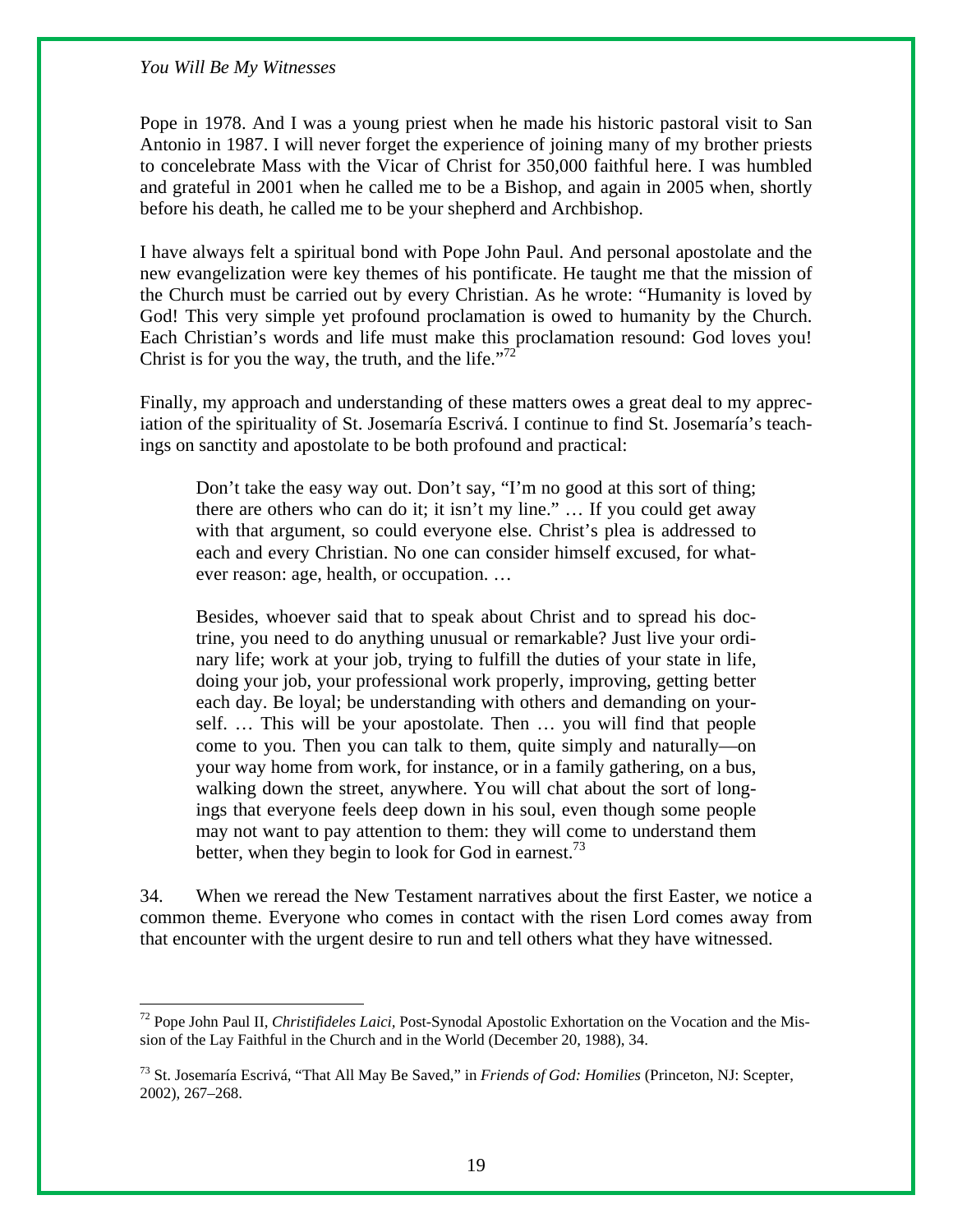St. Mary Magdalene, upon encountering the risen Lord outside the empty tomb, ran to tell the Apostles, "I have seen the Lord!"<sup>74</sup> The words spoken to Mary Magdalene and the women at that empty tomb are now spoken to us: "Go quickly and tell … that he has risen from the dead."<sup>75</sup>

We are called to testify to the power of the resurrection in our lives. The resurrection is always the essential "content" of Christian preaching. "If Christ has not been raised then our preaching is in vain," St. Paul said. $\frac{76}{6}$ 

35. My brothers and sisters, the beautiful work of proclaiming Jesus Christ and the new life of the resurrection now lies before us. We are called to be witnesses of his resurrection to a new generation.

The people of our day long to know what we know—the love of God, the love that leads to life and life abundant, the love that is stronger than death. They long to meet the One who can give them the living water they thirst for. But how can they meet him, how can they find him, unless we show them the way?

The first Apostles were overjoyed to share their discovery of Christ: "*We have found him!*  ... *Come and see!*"<sup>77</sup> From that moment, faith in Christ has always been spread person to person, from one loving heart to another that is open to love, truth, and beauty.

It is time for us to reclaim the excitement and joy of those first disciples, and to tell the world that we have found the One for whom we are all searching—the one true source of all happiness and hope. Let us fall in love again with Christ and spread his joy, life, and love with our neighbors. Let us rediscover the mission of proclaiming Christ as the fundamental dimension of our identity as his disciples. Let us give praise to God with our lives for the gift of Jesus Christ!

36. I pray that with St. Paul, you will make it your "ambition to proclaim the Gospel," in everything that you do.<sup>78</sup>

I ask especially the intercession of our patron, St. Anthony of Padua, the great preacher and evangelist. And finally, I pray that Our Lady of Guadalupe, Queen of Apostles and Mother of the Americas, will give courage to your heart as you carry out the great mission of serving her Son, our Lord Jesus Christ.

 $\overline{a}$ 

78 Rom. 15:20.

<sup>74</sup> John 20:18.

<sup>75</sup> Matt. 28:7.

<sup>76 1</sup> Cor. 15:14.

 $77$  John  $1:45-46$ .